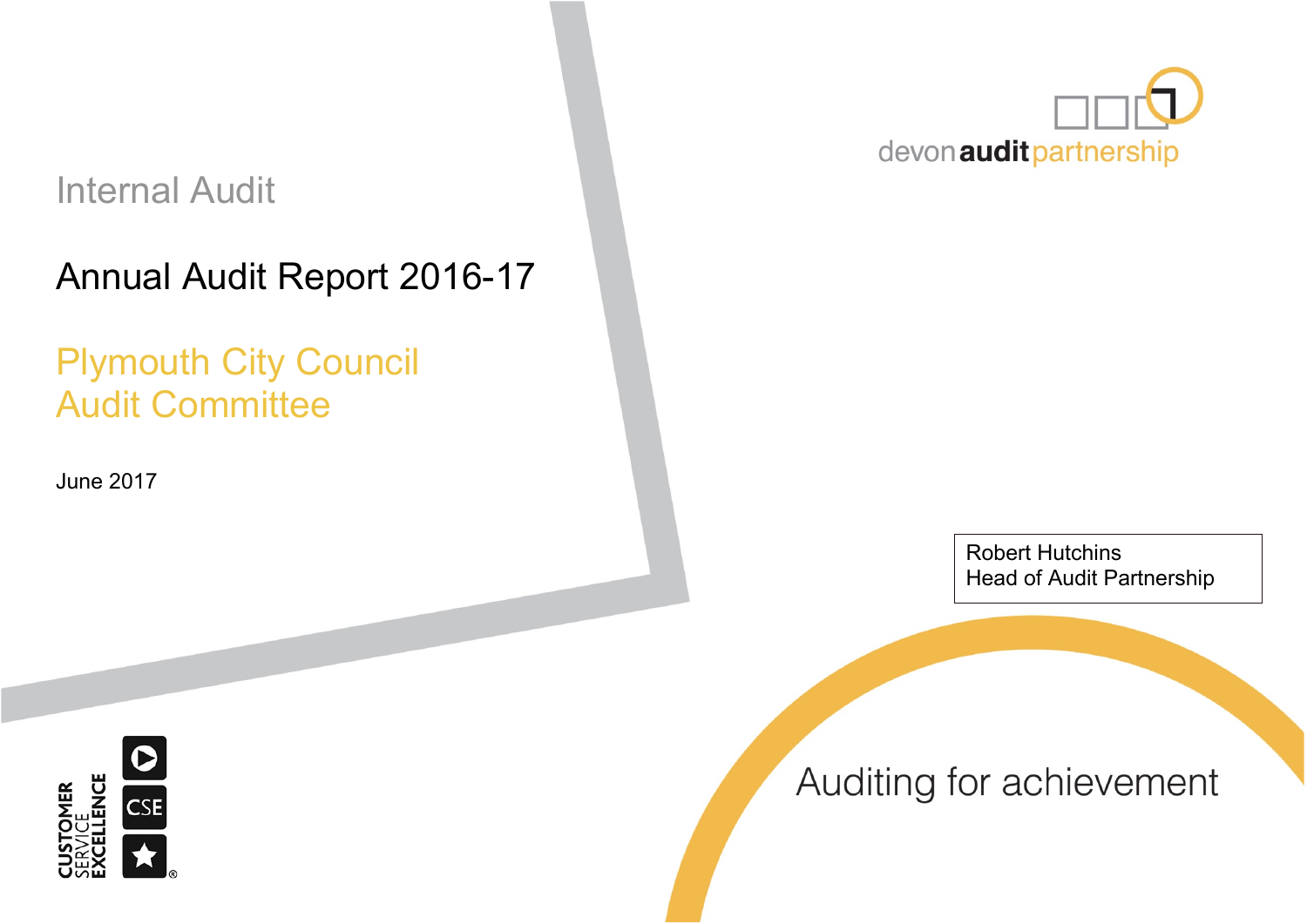### **Introduction**

The Audit Committee, under its Terms of Reference contained in Plymouth City Council's Constitution, is required to consider the Chief Internal Auditor's annual report, to review and approve the Internal Audit programme, and to monitor the progress and performance of Internal Audit.

The Accounts and Audit (Amendment) (England) Regulations 2015 introduced the requirement that all Authorities need to carry out an annual review of the effectiveness of their internal audit system, and need to incorporate the results of that review into their Annual Governance Statement (AGS), published with the annual Statement of Accounts.

The Internal Audit plan for 2016/17 was presented and approved by the Audit Committee in March 2016. The following report and appendices set out the background to audit service provision; a review of work undertaken in 2016/17, and provides an opinion on the overall adequacy and effectiveness of the Authority's internal control environment.

The Public Sector Internal Audit Standards require the Head of Internal Audit to provide an annual report providing an opinion that can be used by the organisation to inform its governance statement. This report provides that opinion.

#### **Expectations of the Audit Committee from this annual report**

Audit Committee members are requested to consider:

- the assurance statement within this report;
- the basis of our opinion and the completion of audit work against the plan;
- the scope and ability of audit to complete the audit work;
- audit coverage and findings provided;
- the overall performance and customer satisfaction on audit delivery.

In review of the above the Audit Committee are required to consider the assurance provided alongside that of the Executive, Corporate Risk Management and external assurance including that of the External Auditor as part of the Governance Framework (see appendix 1) and satisfy themselves from this assurance for signing the Annual Governance Statement.

### **Robert Hutchins Head of Devon Audit Partnership**

| <b>Contents</b>                         | Page |
|-----------------------------------------|------|
| Introduction                            | 1    |
| <b>Opinion Statement</b>                | 2    |
| Value Added                             | 3    |
| Audit Coverage & Progress Against Plan  | 4    |
| <b>Summary Audit Results</b>            | 5    |
| Fraud                                   | 7    |
| Audit Standards & Customer Delivery     | 8    |
| Appendices                              |      |
| 1 – AGS Assurance Framework             | 9    |
| 2 - Basis for Opinion                   | 10   |
| 3 - Audit Authority                     | 11   |
| 4 – Summary of Audit Reports & Findings | 12   |
| 5 - Performance Indicators              | 23   |
| 6 - Customer Service Excellence         | 24   |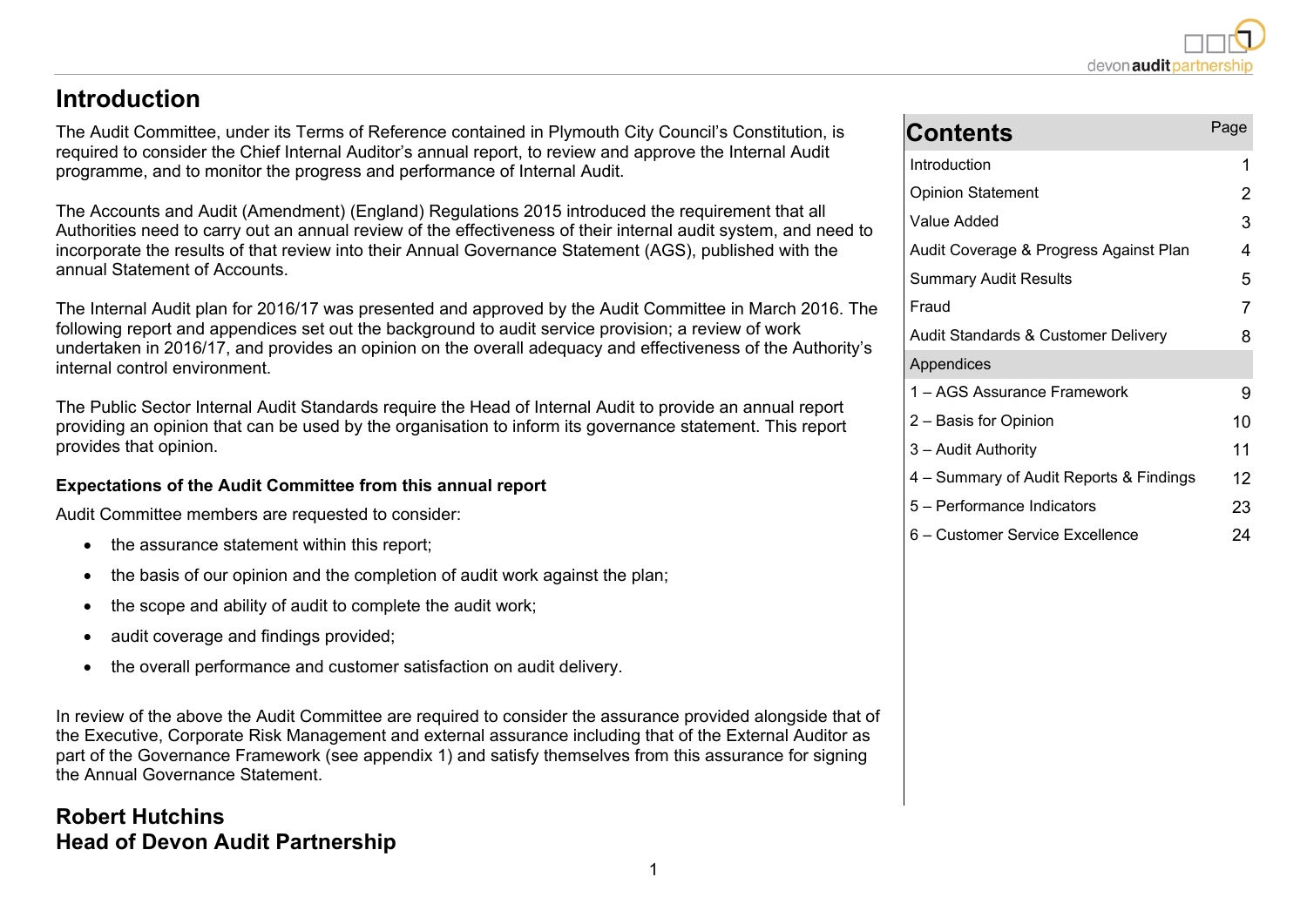

### **Opinion Statement**

**Overall, based on work performed during 2016/17 and our experience from the current year progress and previous years' audit, the Head of Internal Audit's Opinion is of "Significant Assurance" on the adequacy and effectiveness of the Authority's internal control framework.**

*This opinion statement will support Members in their consideration for signing the Annual Governance Statement see appendix 1.*

Internal Audit assesses whether key, and other, controls are operating satisfactorily within audit reviews, and an opinion on the adequacy of controls is provided to management as part of the audit report. All final audit reports include an action plan which identifies responsible officers, and target dates, to address control issues identified. Implementation of action plans is the responsibility of management yet may be reviewed during subsequent audits or as part of a specific follow-up process.

Directors have been provided with details of Internal Audit's opinion on each audit review to assist them with compilation of their individual annual governance assurance statements. If significant weaknesses have been identified in specific areas, these have been considered by the Authority in preparing its Annual Governance Statement which will be accompany the published Statement of Accounts for 2016/17.

Performance against plan is generally as expected. Changes have been agreed with management, with resources targeted to support the changes in a continually evolving organisation. Further explanation is provided in the sections on Basis for Opinion, see appendix 2.

#### **This statement of opinion is underpinned by :**

#### **Internal Control Framework**

The control environment comprises the Council's policies, procedures and operational systems and processes in place to:

- **Establish and monitor the achievement of the Council's objectives;**
- Facilitate policy and decision making;
- Ensure the economical, effective and efficient use of resources;
- Ensure compliance with established policies, procedures, laws and regulations;
- Safeguard the Council's assets and interests from losses of all kinds, including those arising from fraud, irregularity or corruption.

During the year, core financial and administrative systems were reviewed by Internal Audit either through specific reviews (e.g. debtors, creditors, payroll & Main Accounting) or generally in the reviews undertaken in respect of directorate systems. The Council's overall internal control framework operated effectively during the year. Where internal audit work has highlighted instances of none or part compliance, none are understood to have had a material impact on the Authority's affairs.

#### **Risk Management**

Risk management is utilised widely across the Council and Work continued within Social monitored by officers & through to members. The Assurance Service will result in risk management being more formally aligned and working alongside other compliance functions and corporate governance processes to promote a joined-up approach to all aspects of governance.

#### **Governance Arrangements**

creation of the new Integrated Finance & Assurance Review Care / Health integration with Audit being a member of the Group (FARG), focussed around governance, finance and risk framework. We have considered governance in several areas inc. that of an Intelligent Client Function for commissioned services including the new Highways Maintenance contract.

#### **Performance Management**

The strategy is key to the successful delivery of services and is established for 'business as usual' and transformation programmes. Regular reporting to management, leadership team and the Council should ensure effective performance management. This is of particular importance as the Council develops new ways of working.

| Full<br>l Assurance | Risk management arrangements are properly established, effective and fully<br>embedded, aligned to the risk appetite of the organisation. The systems and<br>control framework mitigate exposure to risks identified & are being<br>consistently applied in the areas reviewed.                                                            | Limited | Inadequate risk management arrangements and weaknesses in design, and / or<br>inconsistent application of controls put the achievement of the organisation's<br>Assurance objectives at risk in a number of areas reviewed.                                                                                                                                     |
|---------------------|--------------------------------------------------------------------------------------------------------------------------------------------------------------------------------------------------------------------------------------------------------------------------------------------------------------------------------------------|---------|-----------------------------------------------------------------------------------------------------------------------------------------------------------------------------------------------------------------------------------------------------------------------------------------------------------------------------------------------------------------|
|                     | Risk management and the system of internal control are generally sound and<br>Significant designed to meet the organisation's objectives. However, some weaknesses<br>Assurance in design and / or inconsistent application of controls do not mitigate all risks<br>identified, putting the achievement of particular objectives at risk. | l No    | Risks are not mitigated and weaknesses in control, and /or consistent non-compliance<br>with controls could result / has resulted in failure to achieve the organisation's<br>Assurance objectives in the areas reviewed, to the extent that the resources of the Council may<br>be at risk, and the ability to deliver the services may be adversely affected. |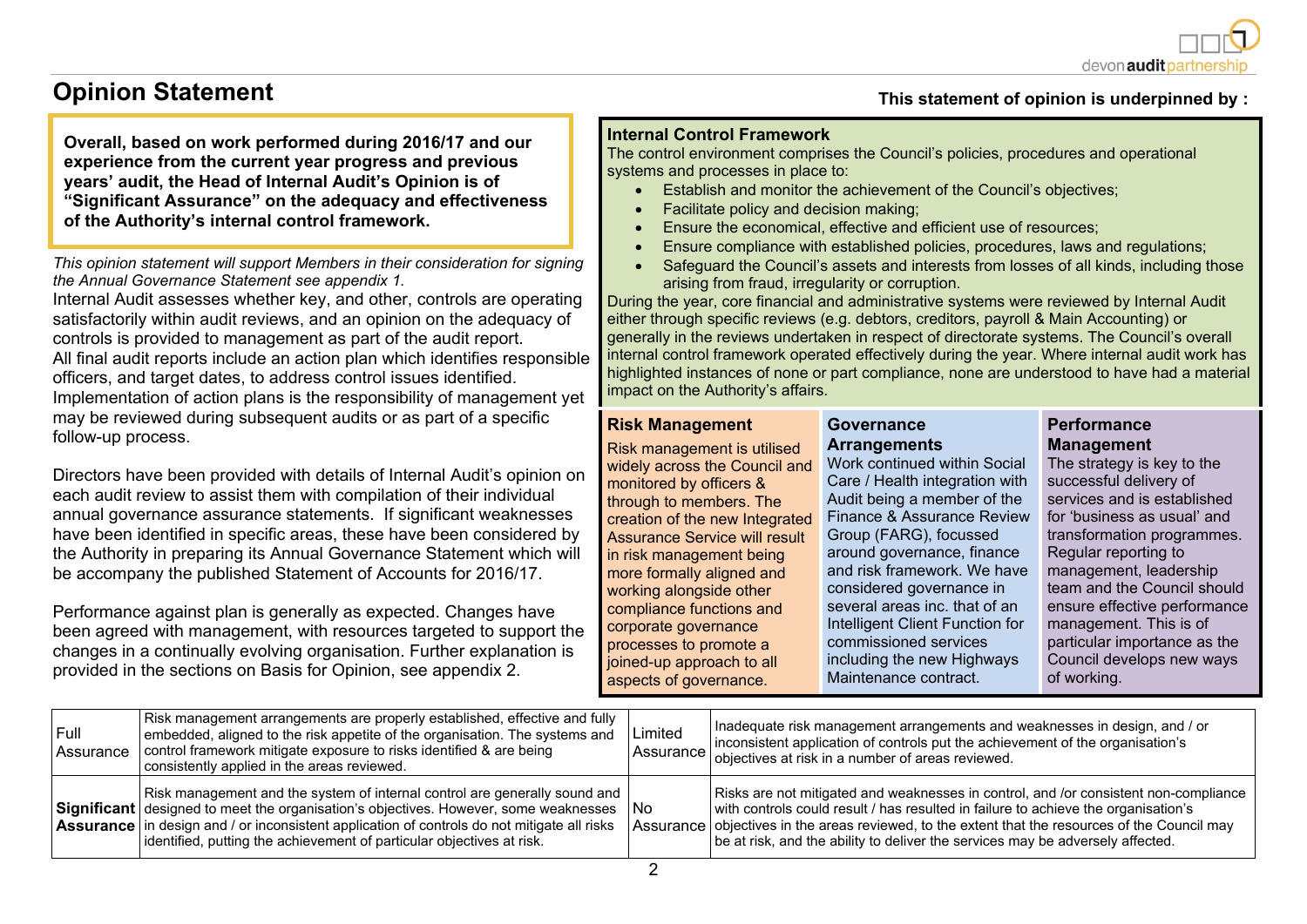## **Value Added**

We know that it is important that the internal audit service seeks to "add value" whenever it can and we believe internal audit activity has added value to the organisation and its stakeholders by:

- Providing objective and relevant assurance;
- Contributing to the effectiveness and efficiency of the governance, risk management and internal control processes.

We trust that officers have found our engagement, support as a "trusted advisor" effective and constructive in these significantly changing times.

Detailed below is some of the feedback received from those audited during 2016/17.

### **Transformation and Change**

The Corporate Information Management review was delivered with complete professionalism backed by a high level of subject knowledge and an evident passion and commitment to improving our information governance resilience. The findings of the audit and delivery of the resultant action plans will be key to the achievement of improved information governance resilience for the Council.

Audit worked with the Treasury Management team so that it did not disrupt the daily cash transactions. Talking through some of the processes and looking at ways to change things was a good way to take a step back and review some of the processes. Audit also looked at stopping doing some things if it did not add to the process or if the information was not being used.

Audit's involvement in system improvements within HR attracted the following comments "there are huge benefits getting Audit involved, challenging us on why we do things the way we do. We are looking to streamline and simplify our processes to improve customer satisfaction. The work being done now will help us resolve some technical problems which are on our risk register. Resolving those issues will enable us to move forward confidently with the knowledge that we have undertaking all reasonable steps to manage those risks."

#### **Place**

The Planning Service found the audit review helpful and rewarding and that it "identified key issues and made relevant recommendations which were likely to secure the greatest benefits to the Council and its customers in terms of

planning compliance activities." They felt that it would help them to be "better organised and work more systematically, with improved performance monitoring built in, to secure improved services."

Continued support, advice and challenge on the contract management arrangements relating to the South West Devon Waste Partnership, to ensure that the City Council's interests are protected;

Audit's participation in the Highways Maintenance (HM17) project has contributed to ensuring that the final outcome was reached correctly by following best practice and the processes published in the tender documentation. This included involvement in the design of the evaluation process, the checking of key documents and the monitoring of the moderation process.

### **People**

The auditor involved is" always great to work with and has a way of getting to the heart of issues but also being very solution focussed. She does a great job in holding us to account in a way that doesn't feel confrontational."

"Very helpful report" and the auditor "helped with brokering the final action plan between ourselves and commissioning."

"The team provided us with support with an external provider when we raised a concern and requested input. Their expertise, approach and support were extremely helpful."

Audit have "provided additional capacity in terms of our skill set and made positive suggestions for service improvement."

"I always value the input from DAP as partners working to ensure we meet our goals and provide the best value for money."

"I value the input throughout a project and the strategic support."

#### **Schools**

The Partnership has supported the School Health Check process through the provision of internal audit performance data providing a greater focus on schools causing concerning in the wider control environment. The result of our input has been the intervention and review of schools by internal audit follow-up audits, governor support and school improvement to raise standards. The culmination of this work has lifted the performance of these schools with the exception of our DBS dip test on the single central record which, for the sample, showed insufficient checks and evidence maintained.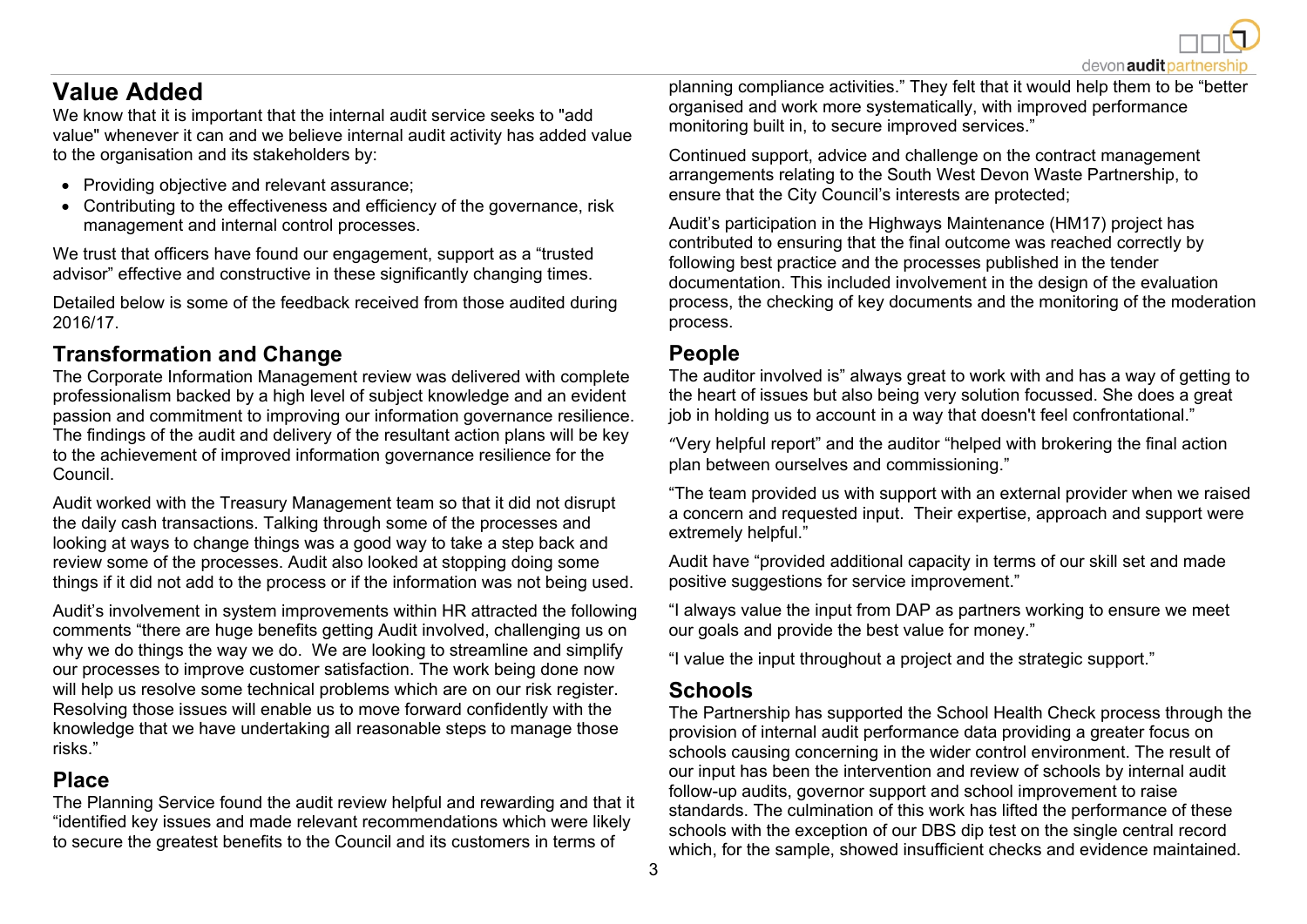devon audit partners

### **Audit Coverage and Performance Against Plan**

The pie charts right shows the breakdown of audit days planned by service area / type of audit support provided. The balance of work has varied during the year as can be seen from comparison with the second chart. Variations have been with the agreement of the client.

Appendix 4 to this report provides a summary of the audits undertaken during 2016/17, along with our assurance opinion. Where a "high" or "good" standard of audit opinion has been provided we can confirm that, overall, sound controls are in place to mitigate exposure to risks identified; where an opinion of "improvement required" has been provided then issues were identified during the audit process that required attention. We have provided a summary of some of the key issues reported that are being addressed by management. It should be pointed out that we are content that management are appropriately addressing these issues.

Appendix 5 shows the performance indicators for audit delivery in 2016/17 against the revised audit plan. It will be noticed that there was a small variation in the total number of audit days provided during the year. When we prepare our plans we make an educated assessment of the number of days that an audit is likely to take. When the fieldwork is actually completed there is inevitably a variance from the planned days. In addition we provide an allowance for work on areas such as fraud and corruption; in some years the requirement will exceed the planned budget and in others the need for our resource will be less than planned. It should also be noted that some audits required a richer mix of staff resource due to the complexity / sensitivity of the area under review.



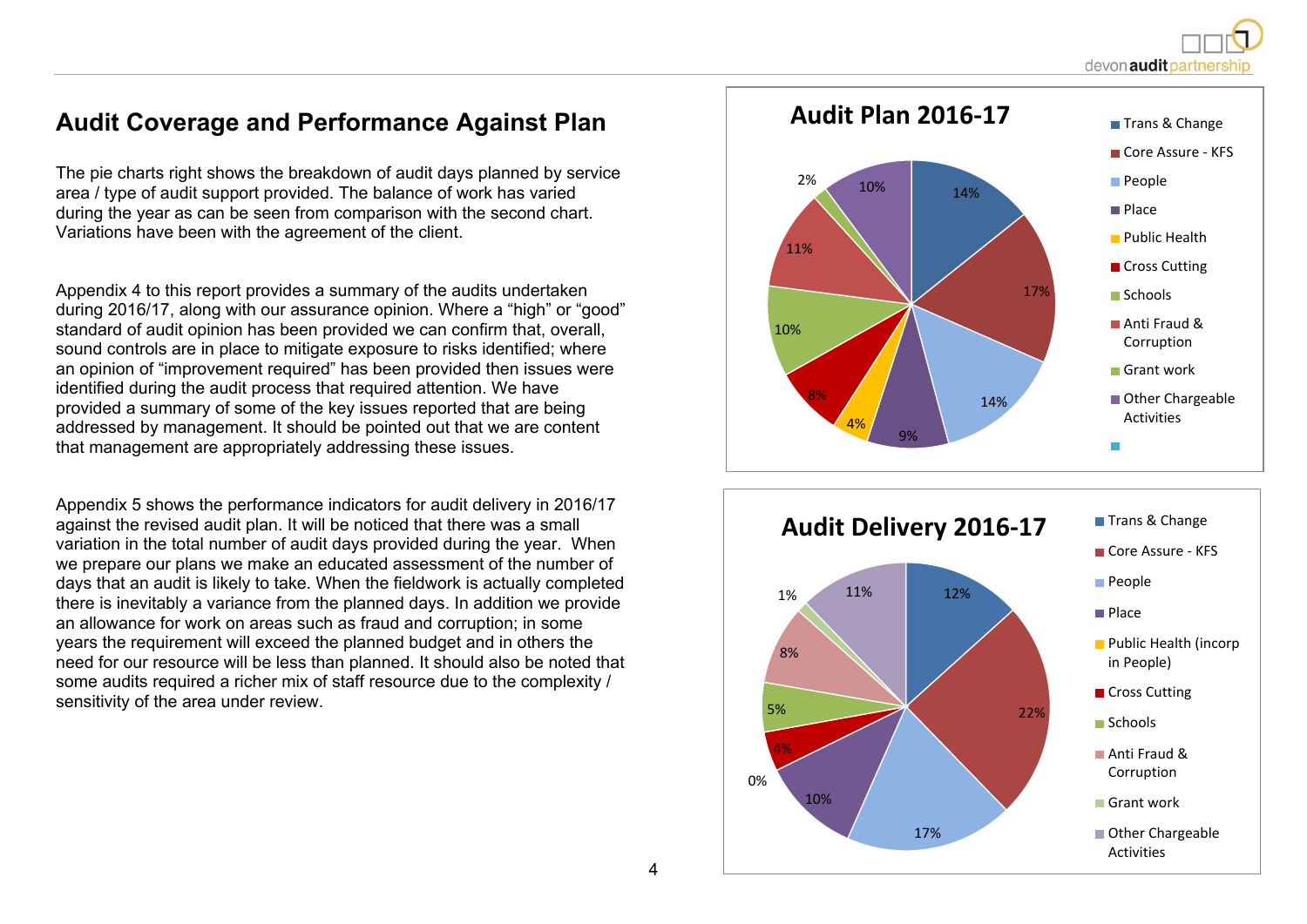

### **Summary audit results**

#### **Transformation and Change**

Based on audits completed and on indications from previous and ongoing work, we are able to report that key financial system controls are well maintained and where weaknesses have been identified, management have responded positively to our recommendations.

We had previously highlighted that "system ownership and control roles" for the Business Rates system were unclear and are pleased to report that the Service Improvement team within Customer Services now have responsibility for system administration processes, including daily income reconciliations. Business Rates income collection for 2016/17 is 99.1%.

More robust quality assurance (QA) procedures have been developed within Housing Benefits and where errors are identified, the service now instigates training to address individual gaps in knowledge. In order to continue to improve, the service should utilise the information arising from the QA procedures to formally identify possible trends across the service and deliver a co-ordinated awareness programme.

The ICT processes common to all key financial systems were reviewed for the first time since the foundation of Delt Shared Services and found to be of a good standard.

'Cyber Security' is currently receiving a high level of exposure from the Government and mainstream media. It is pleasing to report that the first audit review of the Council's cyber security found controls were of a good standard when measured against the Government's Cyber Essentials scheme.

#### **People & Public Health**

The processes and guidance in place for Residential Care Payments were found to be effective with recovery action being taken in respect of any overpayment; work is being undertaken to improve links between CareFirst Dashboard and General Ledger to enhance reporting.

The Council has taken substantial steps in respect of its ability to ensure that clients receiving adult social care are financially assessed, and in turn made aware of their responsibility to contribute to their care. Financial assessments are underpinned by the Council's Fairer Charging Policy which was found to conform to national legislation and guidance. Full Council has enacted the 2% Council Tax levy as announced by the Government in November 2015.

Domiciliary care providers are effectively monitored via quarterly contract meetings and the weekly review of dashboards by the Commissioning Officer. The use by Brokerage of the "new services" report, rather than creating paper lists to record changes to packages, would further strengthen and streamline the system

The key risks within this area are linked to the ongoing evolution of the integration with health and social care partners, as success in this area will continue to improve services, drive efficiency and allow more controlled management of reductions in funding levels.

Direct Payments continues to be highlighted as an area where, despite the progress made, improvements are still required, and these requirements have been identified and recorded in an updated action plan.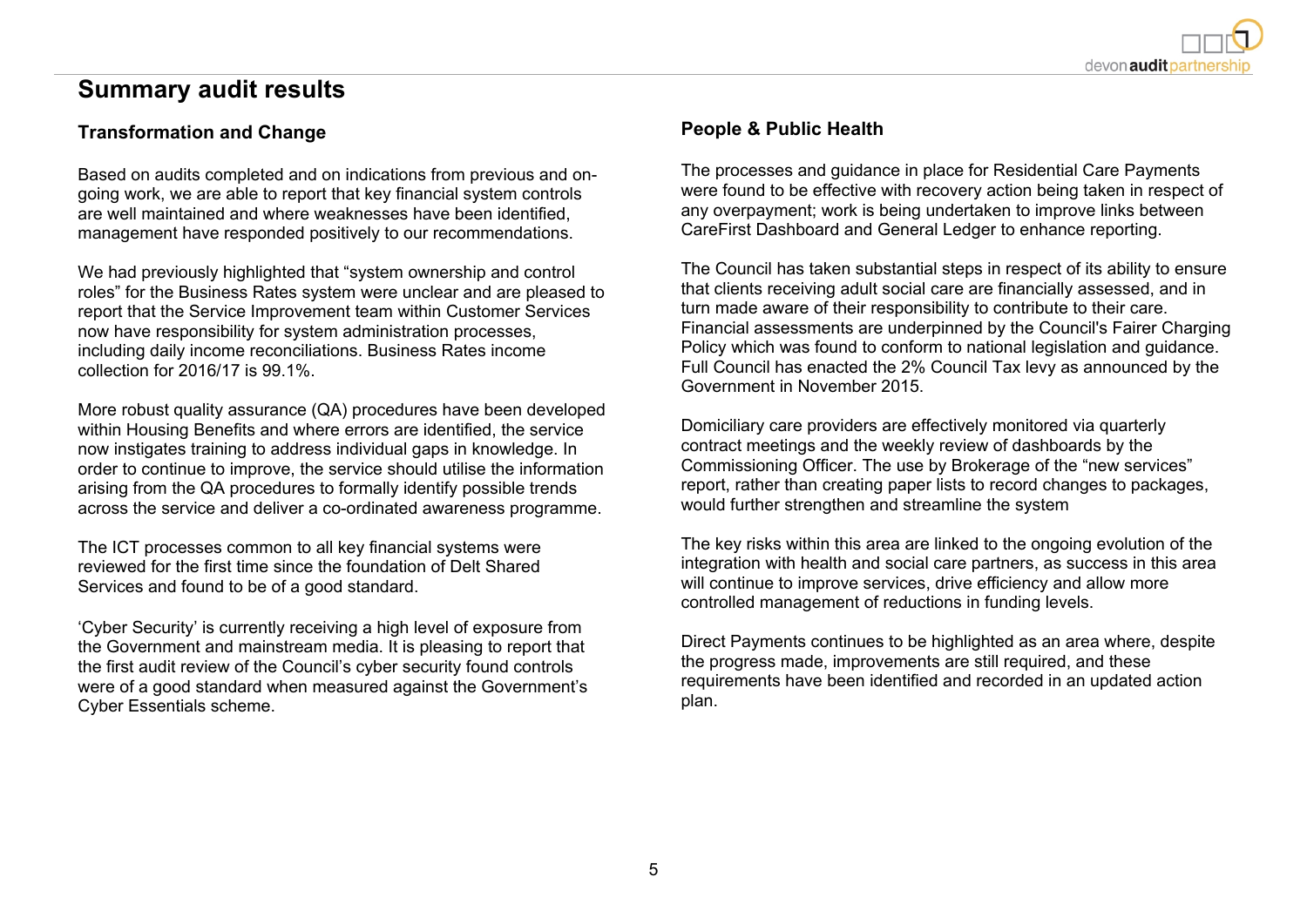#### **People & Public Health (continued)**

Our review of the "Wellbeing" commissioning strategy concluded that the creation process had been robust, was based on sound assessments of need and the resulting actions appeared feasible and realistic. Systems and processes have been developed to deliver the actions, with monitoring taking place at a number of levels and to a cross section of audiences; the hierarchy of information included a System Performance Scorecard and Highlight Report. Whilst a number of measures have been identified which will show movement within the system over the long term, there was scope to introduce and report more short term measures to support decision making. The use of the Integrated Commissioning System Design Group (SDG) to feed into and shape the delivery of Strategy actions is considered a strength within the overall process.

#### **Place**

The Council is fortunate to have well qualified and experienced staff involved in organising Council events. However, the demands placed upon them, particularly during the lead up to, and during major events, does pose a risk in respect of the team's resilience. This risk has been acknowledged by the team who are keen to explore a potential solution which could see the Events team utilise existing skillsets and knowledge from staff across the Council.

Exemptions to Contract Standing Orders raised late by those responsible for delivering major Council events also pose a risk in respect of the delay in confirmation of costs and afford approving officers little time for challenge and scrutiny. The Events team are working closely with Procurement to reduce such occurrences.

DAP provided support and challenge to those tasked with procuring the new Highways Maintenance contract jointly with Devon County Council. This involved the review of tender documentation, evaluation and pricing models and presence at bid evaluation moderation sessions. Audit then validated evaluation scores, pricing models and "relative merits" prior to the selection of a preferred bidder and contract award, to ensure that a consistent and fair approach was followed throughout. Audit continued to support the project during the subsequent mobilisation phase.

#### **Place (continued)**

Following the commencement of the new Highways Maintenance contract with South West Highways, Audit have been asked to continue to provide "Trusted Advisor" support and assurance during its first year of operation.

#### **Schools**

Our overall opinion is one of 'Good Standard'. In general, the systems and controls in schools mitigate the risks identified in many areas. However, there are risks exposed in key areas which reduce overall assurance.

The key matters arising from the audits are the:

- Single Central Record
- Publication of information on the governing body
- Publication of Pupil Premium information
- Business Continuity / Disaster Recovery Plan

The key matters on the single central record (Disclosure and Baring) is that of insufficient records of checks and supporting evidence, in the sample review, to conform with DfE guidance Keeping Children Safe in **Education** 

The recommendations made, in other areas, serve to strengthen what are reasonably reliable procedures.

The Schools Financial Value Standard (SFVS) is an established tool for maintained schools to self-assess their financial management. The responsibility for it's preparation lies with the Headteacher and financial support staff, though formal responsibility rests with school governors.

Of the 41 maintained Plymouth schools (as at 31 March 2017), 40 submitted their 2016/17 signed self-assessment by the due date. The one school that did not make a submission was exempted because an Academy Order was in place.

Internal audit arrangements for Plymouth maintained schools are for a planned visit every three years. All of the 2016-17 school audits included a review of their latest SFVS submission and assurance can be provided that we were able to agree with the judgements made by each of those schools in their self-assessments.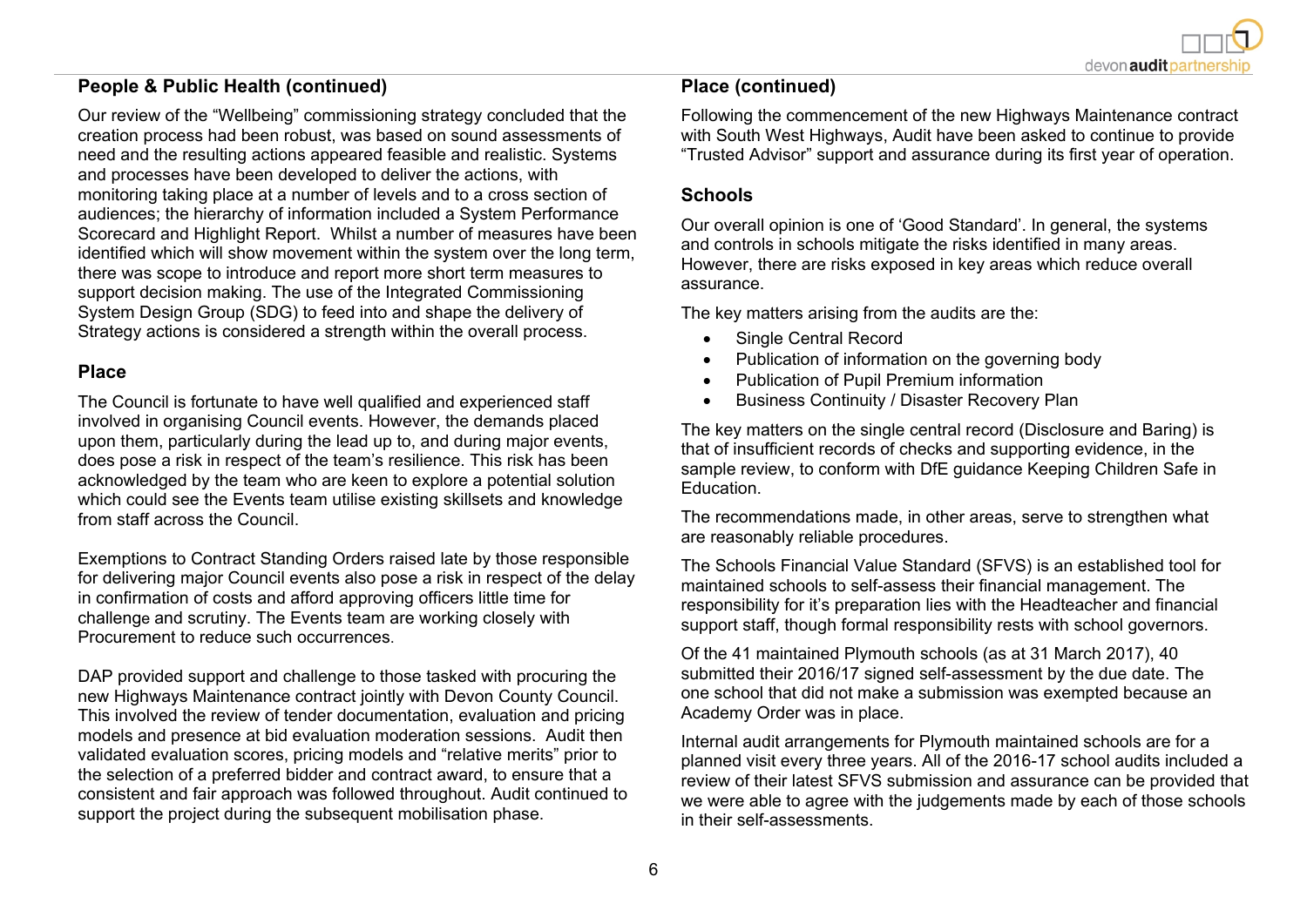

#### **Fraud Prevention and Detection**

Counter-fraud arrangements are a high priority for the Council and assist in the protection of public funds and accountability. The Cabinet Office runs a national data matching exercise, The National Fraud Initiative (NFI), every two years. For the 2016/17 exercise, DAP co-ordinated the extract of relevant datasets, as defined by the Cabinet Office, from a range of Council systems. Departments supplied their datasets and these were uploaded onto the NFI secure website. The subsequent matching reports were received back from the Cabinet Office in February 2017 and these are currently being reviewed, either by DAP, or provided to relevant departments for their investigation.

DAP have continued to liaise with the Council's Corporate Fraud Team, to exchange information and knowledge.

**Irregularities** - During 2016/17, DAP has carried out or assisted in five investigations within the Authority. Analysis of the types of investigation and the number undertaken shows the following:-

| <b>Issue</b>     | <b>Number</b> |
|------------------|---------------|
| <b>IT Misuse</b> |               |
| Poor Procedures  |               |

Four of these 5 reviews were reported in our half year report to Audit Committee in December 2016.

DAP were also asked to review the Council's response to an LGO investigation and report with a view to assessing how effectively the response addressed the concerns raised by the LGO and the extent to which the risk of a reoccurrence was reduced. DAP were able to report that following the LGO investigation the Council had improved its procedures and that these improvements would provide some mitigation against the risks of similar occurrences. However, it was also noted that to fully mitigate the risks, reliance would continue to be placed upon the professionalism of Council officers and the relevant department's quality assurance procedures.

In addition to the specific investigations outlined above, DAP have also provided management with a range of advice and support on courses of action or improvements to controls.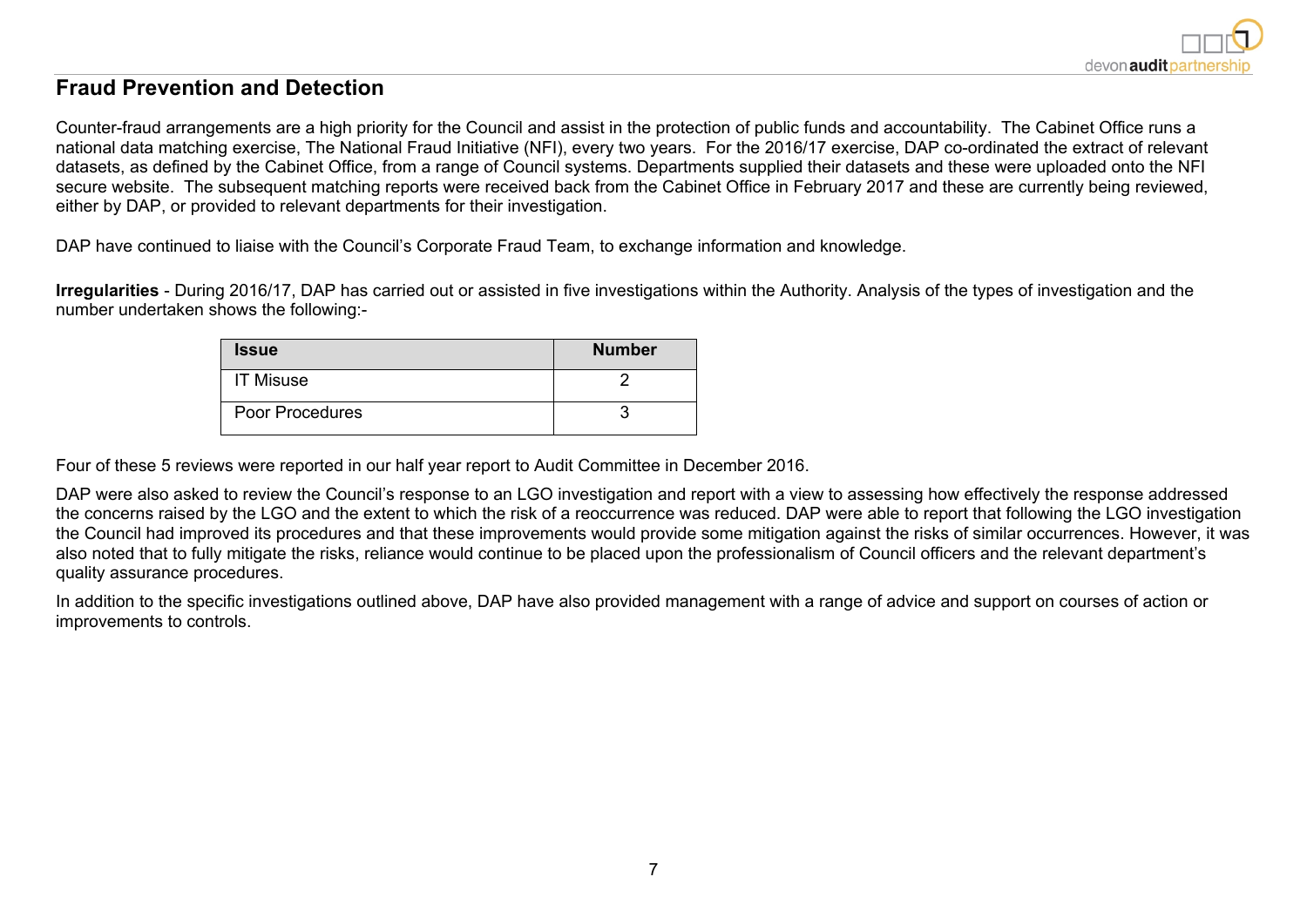

### **Audit Standards and Customer Delivery**

#### **Conformance with Public Sector Internal Audit Standards (PSIAS)**

**Conformance -** Devon Audit Partnership conforms to the requirements of the PSIAS for its internal audit activity. The purpose, authority and responsibility of the internal audit activity is defined in our internal audit charter, consistent with the *Definition of Internal Auditing,* the *Code of Ethics* and the *Standards.* Our internal audit charter was approved by senior management and the Audit Committee in March 2017. This is supported through DAP self-assessment of conformance with Public Sector Internal Audit Standards & Local Government Application note.

**Quality Assessment –** through external assessment December 2016 "DAP is considered to be operating in conformance with the standards" External Assessment provides independent assurance against the Institute of Internal Auditors (IIA) Quality Assessment & Public Sector Internal Audit Standards (PSIAS). The Head of Devon Audit Partnership also maintains a quality assessment process which includes review by audit managers of all audit work. The quality assessment process and improvement is supported by a development programme.

**Improvement Programme –** DAP maintains a rolling development plan of improvements to the service and customers. All recommendations of the external assessment of PSIAS and quality assurance were included in this development plan and have been completed. This will be further embedded with revision of our internal quality process through peer review. Our development plan is regularly updated and a status report was reported to the Management Board in October 2016.

#### **Performance Indicators**

Overall, performance against the indicators has been very good with improvements made on the previous year (see appendix 5). Our draft and final reports have been issued to the customer within the agreed timeframes (15 working days for draft report and 10 working days for final report). We continue to review areas where performance in this area can be improved.

#### **Customer Service Excellence**

DAP has been successful in re-accreditation by G4S Assessment Services of the CSE standard during the year. During the period we issued client survey forms with our final reports. The results of the surveys returned are, although low in number, very good and again are very positive. The overall result is very pleasing, with near 98% being "satisfied" or better across our services, see appendix 6. It is very pleasing to report that our clients continue to rate the overall usefulness of the audit and the helpfulness of our auditors highly.

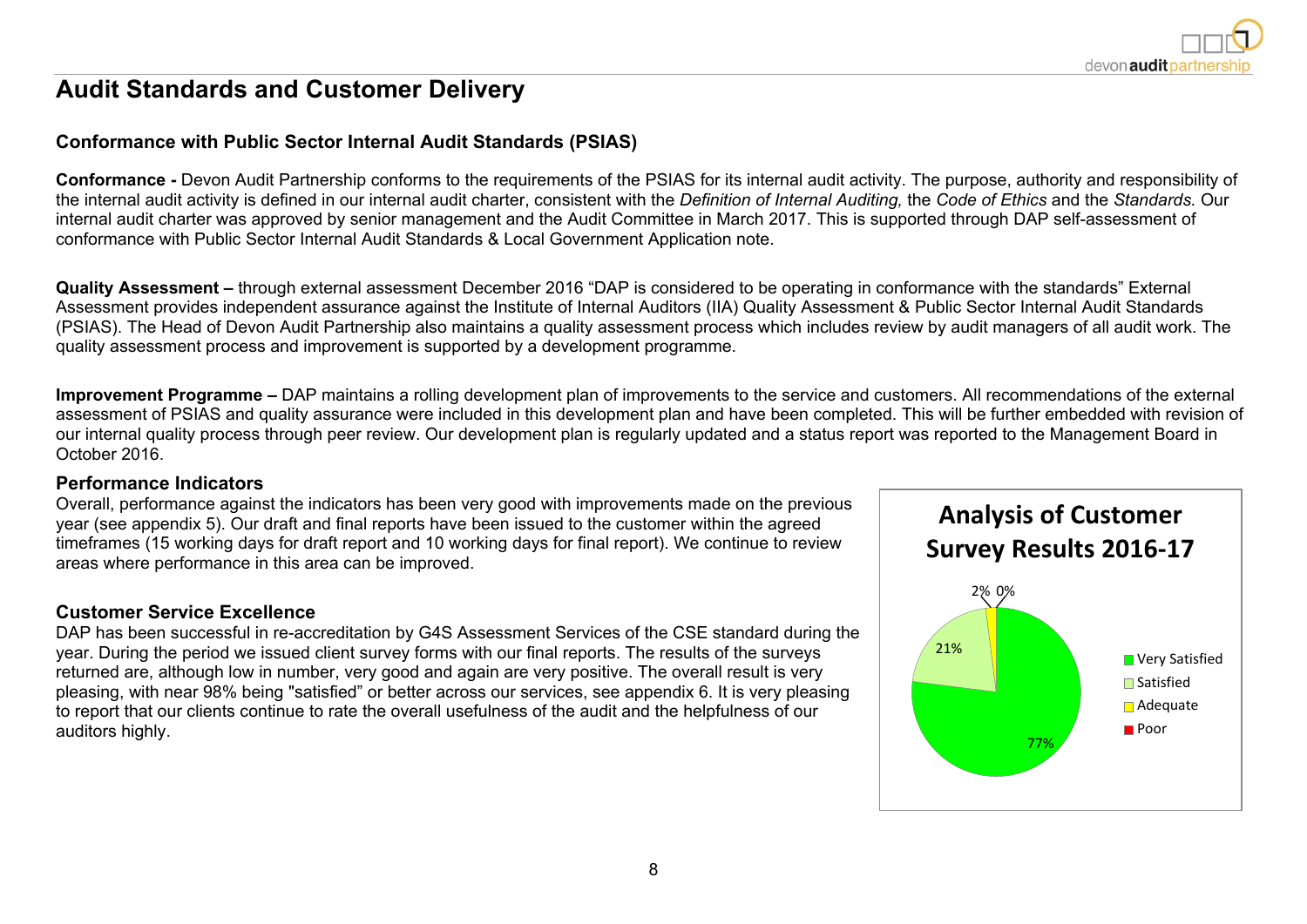### **Appendix 1 - Annual Governance Framework Assurance**

The conclusions of this report provide the internal audit assurance on the internal control framework necessary for the Committee to consider *when reviewing the Annual Governance Statement.*

The Annual Governance Statement provides assurance that

- o the Authority's policies have been complied with in practice;
- o high quality services are delivered efficiently and effectively;
- o ethical standards are met;
- $\circ$  laws and regulations are complied with;
- o processes are adhered to;
- o performance statements are accurate.

The statement relates to the governance system as it is applied during the year for the accounts that it accompanies. It should:-

- be prepared by senior management and signed by the Chief Executive and Chair of the Audit Committee;
- highlight significant events or developments in the year;
- acknowledge the responsibility on management to ensure good governance;
- indicate the level of assurance that systems and processes can provide;
- provide a narrative on the process that has been followed to ensure that the governance arrangements remain effective. This will include comment upon;
	- o The Authority;
	- o Audit Committee;
	- o Risk Management;
	- o Internal Audit
	- o Other reviews / assurance
- Provide confirmation that the Authority complies with CIPFA / SOLACE Framework *Delivering Good Governance in Local Government*. If not, a statement is required stating how other arrangements provide the same level of assurance



The AGS needs to be presented to, and approved by, the Audit Committee, and then signed by the Chair.

The Committee should satisfy themselves, from the assurances provided by the Corporate Risk Management Group, Executive and Internal Audit that the statement meets statutory requirements and that the management team endorse the content.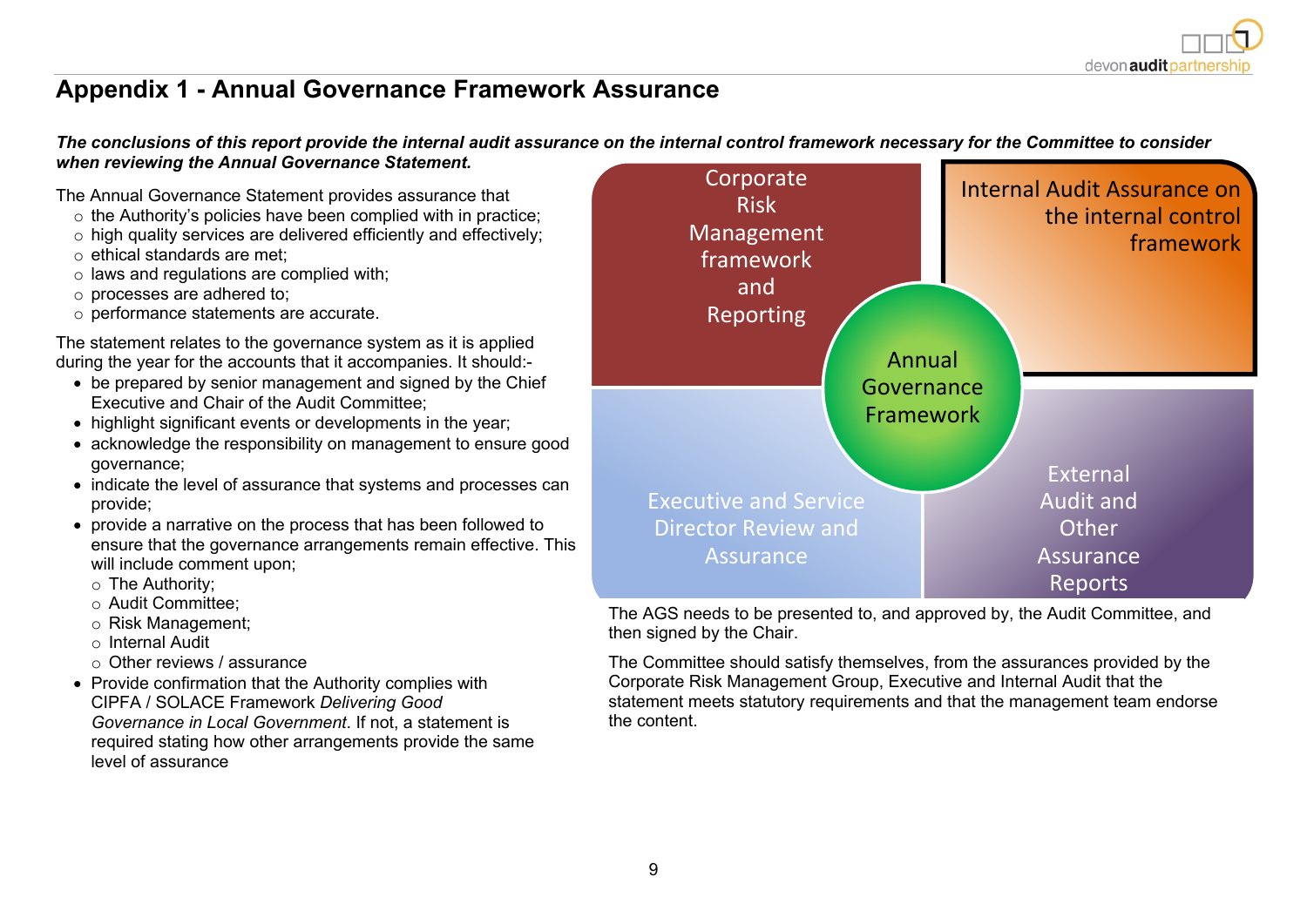### **Appendix 2 - Basis for Opinion**

The Chief Internal Auditor is required to provide the Council with an opinion on the adequacy and effectiveness of its accounting records and its system of internal control in the Council. In giving our opinion, it should be noted that this assurance can never be absolute. The most that the internal audit service can do is to provide reasonable assurance, formed from risk-based reviews and sample testing, of the framework of governance, risk management and control.

This report compares the work carried out with the work that was planned through risk assessment; presents a summary of the audit work undertaken; includes an opinion on the adequacy and effectiveness of the Authority's internal control environment; and summarises the performance of the Internal Audit function against its performance measures and other criteria. The report outlines the level of assurance that we are able to provide, based on the internal audit work completed during the year. It gives:

- a statement on the effectiveness of the system of internal control in meeting the Council's objectives:
- a comparison of internal audit activity during the year with that planned;
- a summary of the results of audit activity and;
- a summary of significant fraud and irregularity investigations carried out during the year and anti-fraud arrangements.

In its' drive to deliver quality services within an environment of reducing budgets, increasing costs and changing demand, the Council continues to develop new and innovative models of service delivery. As a result the 2016/17 Audit Plan has been subject to some change, with audit resources being targeted in response to the far reaching changes that are being delivered.

As a result some work originally included within the audit plan was no longer relevant or has been deferred to a later date to fit with client needs and current objectives. These changes to do limit the overall audit assurance opinion.

In assessing the level of assurance to be given the following have been taken into account:

all audits completed during 2016/17, including those audits carried forward from 2014/15;

any follow up action taken in respect of audits from previous periods;

any significant recommendations not accepted by management and the consequent risks:

the quality of internal audit's performance;

the proportion of the Council's audit need that has been covered to date;

the extent to which resource constraints may limit this ability to meet the full audit needs of the Council;

any limitations that may have been placed on the scope of internal audit.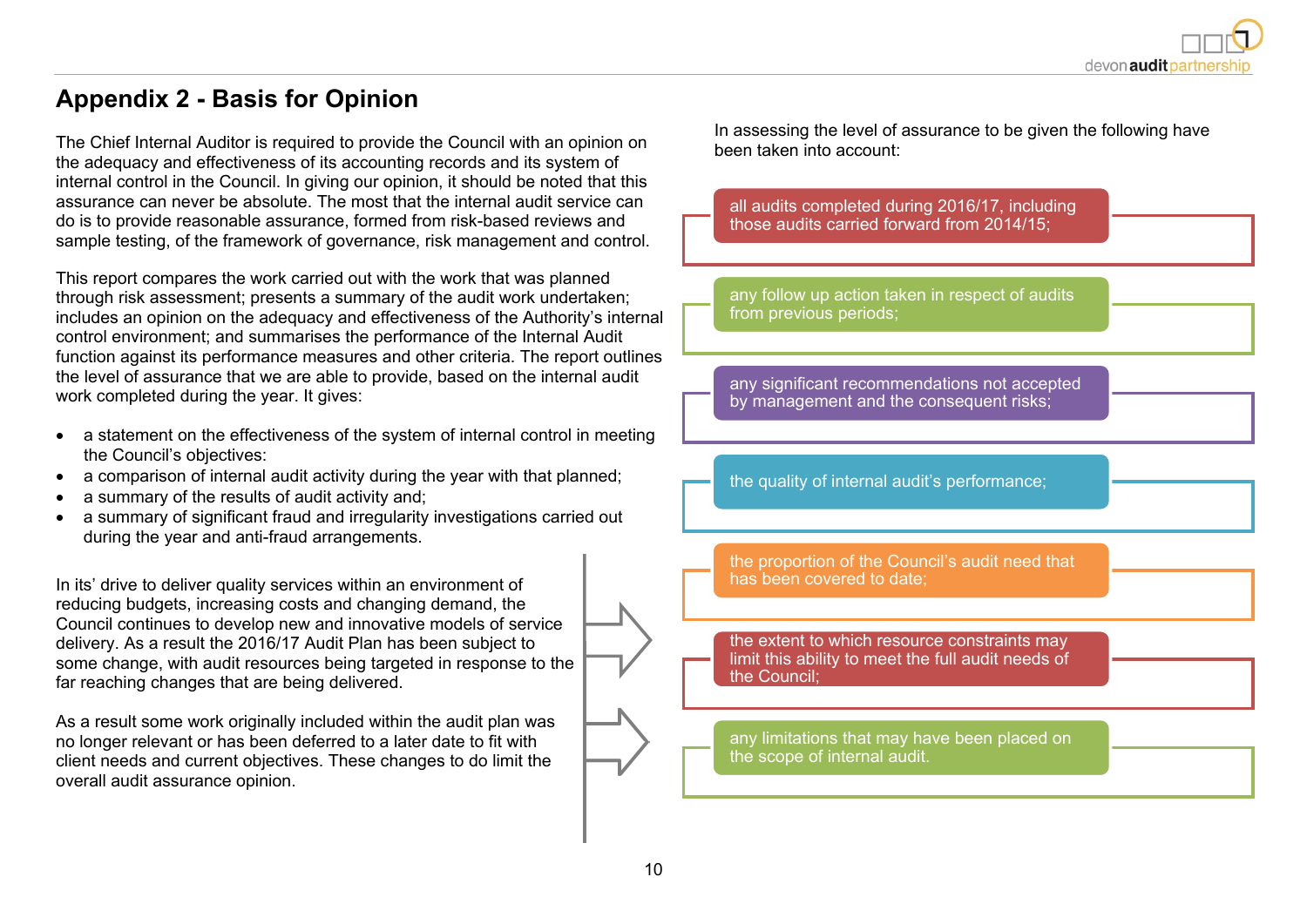

### **Appendix 3 - Audit Authority**

#### **Service Provision**

The Internal Audit (IA) Service for Devon County Council is delivered by the Devon Audit Partnership (DAP). This is a shared service arrangement between Devon County Council, Torbay Council and Plymouth City Council constituted under section 20 of the Local Government Act 2000. The Partnership undertakes an objective programme of audits to ensure that there are sound and adequate internal controls in place across the whole of the Council. It also ensures that the Council's assets and interests are accounted for and safeguarded from error, fraud, waste, poor value for money or other losses.

#### **Regulatory Role**

There are two principal pieces of legislation that impact upon internal audit in local authorities:

- **Section 5 of the Accounts and Audit Regulations (England) Regulations 2015** which states that ".......a relevant authority must undertake an effective internal audit to evaluate the effectiveness of its risk management, control and governance processes, taking into account public sector internal auditing standards or guidance….."
- **Section 151 of the Local Government Act 1972**, which requires every local authority to make arrangements for the proper administration of its financial affairs.

#### **Professional Guidelines**

We work to professional guidelines which govern the scope, standards and conduct of Internal Audit as set down in the Public Sector Internal Audit Standards.

DAP, through external assessment, demonstrates that it meets the Public Sector Internal Audit Standards (PSIAS).

Our internal Audit Manual provides the method of work and Internal Audit works to and with the policies, procedures, rules and regulations established by the Authority. These include standing orders, schemes of delegation, financial regulations, conditions of service, anti-fraud and corruption strategies, fraud prevention procedures and codes of conduct, amongst others.

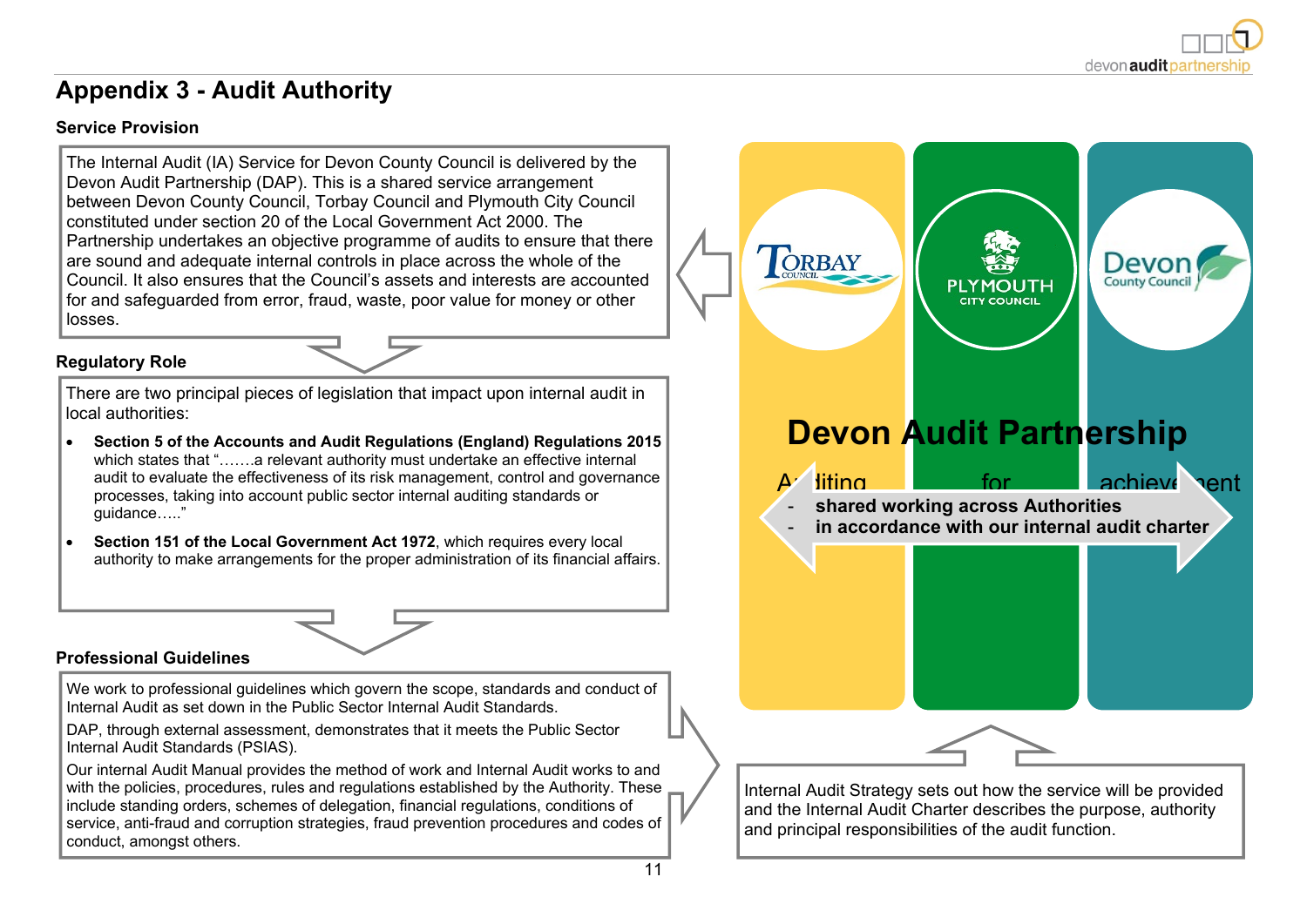

## **Appendix 4 – Summary of audit reports and findings for 2016/17**

LARR – Local Authority Risk Register score Impact x Likelihood = Total & Level ANA - Audit Needs Assessment risk level as agreed with Client Senior Management Client Request – additional audit at request of Client Senior Management; no risk assessment information available

#### **TRANSFORMATION AND CHANGE**

#### **Risk Assessment Key Direction of Travel Assurance Key**

Green – action plan agreed with client for delivery over an appropriate timescale; Amber – agreement of action plan delayed or we are aware progress is hindered; Red – action plan not agreed or we are aware progress on key risks is not being made. \* report recently issued, assurance progress is of managers feedback at debrief meeting.

|                                                         |                                              | <b>Audit Report</b>                                                                                                                                                                                                                                                                                                                                                                                                                                                                                                                                                                                                                                                                                                                                                                                                                                               |                                                          |
|---------------------------------------------------------|----------------------------------------------|-------------------------------------------------------------------------------------------------------------------------------------------------------------------------------------------------------------------------------------------------------------------------------------------------------------------------------------------------------------------------------------------------------------------------------------------------------------------------------------------------------------------------------------------------------------------------------------------------------------------------------------------------------------------------------------------------------------------------------------------------------------------------------------------------------------------------------------------------------------------|----------------------------------------------------------|
| <b>Risk Area / Audit Entity</b>                         | <b>Assurance</b><br>opinion                  | <b>Residual Risk / Audit Comment</b>                                                                                                                                                                                                                                                                                                                                                                                                                                                                                                                                                                                                                                                                                                                                                                                                                              | <b>Direction of</b><br><b>Travel</b><br><b>Assurance</b> |
| <b>Core Assurance - Key Financial System</b>            |                                              |                                                                                                                                                                                                                                                                                                                                                                                                                                                                                                                                                                                                                                                                                                                                                                                                                                                                   |                                                          |
| <b>Creditors</b><br>Risk / ANA: ANA - Medium            | Good Standard<br><b>Status: Draft</b>        | The Creditors system continues to ensure that the Council's financial data is appropriate,<br>complete and accurate. The in-house development of duplicate payments software has proved<br>successful in identifying potential duplicate payments in advance of the payment run, effectively<br>taking out one whole stage in the payment process.<br>Civica Intelligent Scanning was implemented in December 2016 but the perceived benefits have<br>not yet been realised due to the manual intervention currently required. The number of non-order<br>invoices was found to be on the increase. Whilst this is a corporate issue and cannot be controlled<br>by the Creditors Team, the importance of having the commitment on the financial systems needs<br>to be communicated and will in turn improve the efficiency of the Intelligent Scanning process. |                                                          |
| <b>Main Accounting System</b><br>Risk / ANA: ANA - High | Good Standard<br><b>Status: Final</b>        | Main accounting system processes are operating effectively within an overall sound control<br>environment with most processes operating as expected and as required by the organisation.<br>There are some areas where consideration and implementation of additional measures would<br>further enhance the existing control framework and will be considered as part of the Finance Fit<br>transformation programme.                                                                                                                                                                                                                                                                                                                                                                                                                                             |                                                          |
| <b>Debtors</b><br>Risk / ANA: ANA - Medium              | <b>High Standard</b><br><b>Status: Final</b> | The systems and internal controls within the Debtors system continue to operate effectively. The<br>drive to improve overall operational efficiency continues, with training being delivered to staff to<br>enable working across other areas within the Transaction Centre. Debt recovery performance is<br>subject to regular monitoring by both Operational and Senior Management.                                                                                                                                                                                                                                                                                                                                                                                                                                                                             |                                                          |
| Payroll - iTrent<br>Risk / ANA: ANA - Medium            | <b>High Standard</b><br><b>Status: Final</b> | Consistent application of internal controls has ensured that staff are paid accurately, on time and<br>in accordance with their contract of employment.<br>Self-service is now in operation across the Council with responsibility for the accuracy,<br>completeness and validity of all authorised amendments to payroll data resting with Managers.                                                                                                                                                                                                                                                                                                                                                                                                                                                                                                             |                                                          |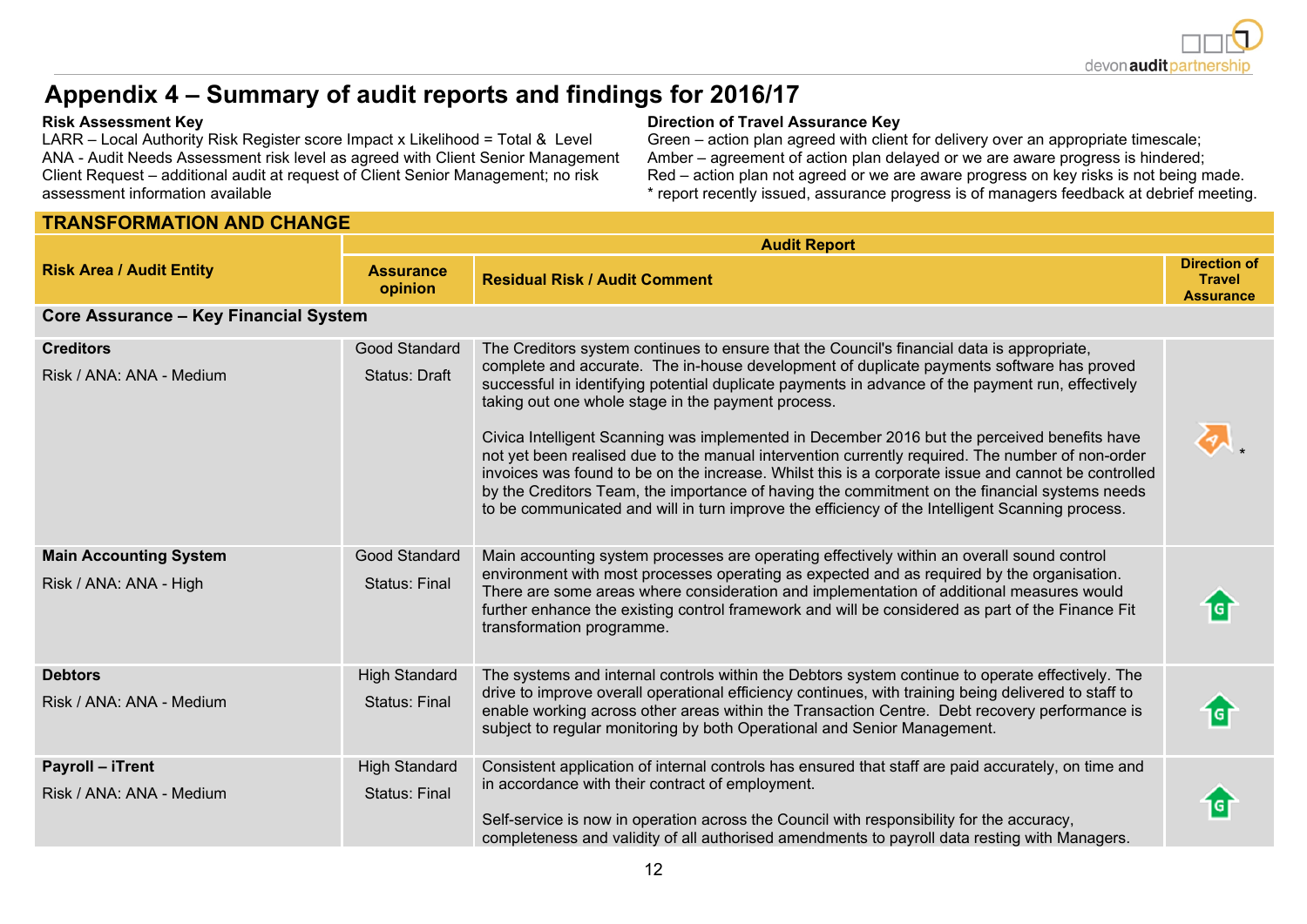

| <b>TRANSFORMATION AND CHANGE</b>                      |                                                  |                                                                                                                                                                                                                                                                                                                                                                                                                                                                                                                                                                                                                                                                                                                                                                                                                                                                                                                                                                                       |                                                          |
|-------------------------------------------------------|--------------------------------------------------|---------------------------------------------------------------------------------------------------------------------------------------------------------------------------------------------------------------------------------------------------------------------------------------------------------------------------------------------------------------------------------------------------------------------------------------------------------------------------------------------------------------------------------------------------------------------------------------------------------------------------------------------------------------------------------------------------------------------------------------------------------------------------------------------------------------------------------------------------------------------------------------------------------------------------------------------------------------------------------------|----------------------------------------------------------|
|                                                       |                                                  | <b>Audit Report</b>                                                                                                                                                                                                                                                                                                                                                                                                                                                                                                                                                                                                                                                                                                                                                                                                                                                                                                                                                                   |                                                          |
| <b>Risk Area / Audit Entity</b>                       | <b>Assurance</b><br>opinion                      | <b>Residual Risk / Audit Comment</b>                                                                                                                                                                                                                                                                                                                                                                                                                                                                                                                                                                                                                                                                                                                                                                                                                                                                                                                                                  | <b>Direction of</b><br><b>Travel</b><br><b>Assurance</b> |
|                                                       |                                                  | Payroll Operations have implemented a robust process of control and agreement to ensure the<br>accuracy and completeness of payroll expenditure.<br>System performance issues continue to cause concern as these impact the Payroll service's<br>ability to develop capacity, create efficiencies and generate savings, management are working<br>with Midland iTrent to maximise system functionality.                                                                                                                                                                                                                                                                                                                                                                                                                                                                                                                                                                               |                                                          |
| <b>Housing Benefits</b><br>Risk / ANA: ANA - High     | Improvements<br>Required<br><b>Status: Final</b> | Performance is being closely monitored with weekly performance meetings focussed on<br>productivity and outstanding workloads. In-year performance of new claims processing has<br>improved significantly but due to the ongoing challenge of managing resources against competing<br>work demands, there has been a minor drop in processing times for changes in circumstances.<br>The "refreshed" Quality Assurance procedures are identifying errors and training and mentoring is<br>being provided with a view to reducing the error rate. It is important for the service to track the<br>success of the interventions.<br>Risk based verification (RBV) of claims has been reinstated, but evidence is not currently<br>available to show if RBV is having a positive impact upon the identification of fraud and error. In<br>accordance with Department for Works & Pensions guidance the RBV Policy should be formally<br>approved by the Section 151 Officer and Members. |                                                          |
| <b>Council Tax</b><br>Risk / ANA: ANA - Medium        | Good Standard<br><b>Status: Final</b>            | Overall, the level of internal control within the Council Tax system continues to operate at a good<br>standard with the collection rate increasing slightly from the previous year to 96.9%.<br>Discounts and exemptions are supported by appropriate evidence and subject to a satisfactory<br>level of review. With the assistance of a credit reference agency, a Single Persons Discount<br>(SPD) review was undertaken during 2016/17. The value of the SPD's removed was £224,000<br>and the service plan to repeat the exercise during 2017/18.                                                                                                                                                                                                                                                                                                                                                                                                                               |                                                          |
| <b>Business Rates - NNDR</b><br>Risk / ANA: ANA - Low | Good Standard<br>Status: Final                   | There are no significant matters arising from the audit which found the overall system and control<br>environment to be operating to a good standard. Effective debt recovery procedures are reflected<br>in the collection rate, which increased from 98.66% in 2015/16 to 99.1% in 2016/17.<br>An updated Income and Credit Management Policy has received approval at Assistant Director<br>and Portfolio Holder level but now requires Cabinet approval before publication.                                                                                                                                                                                                                                                                                                                                                                                                                                                                                                       |                                                          |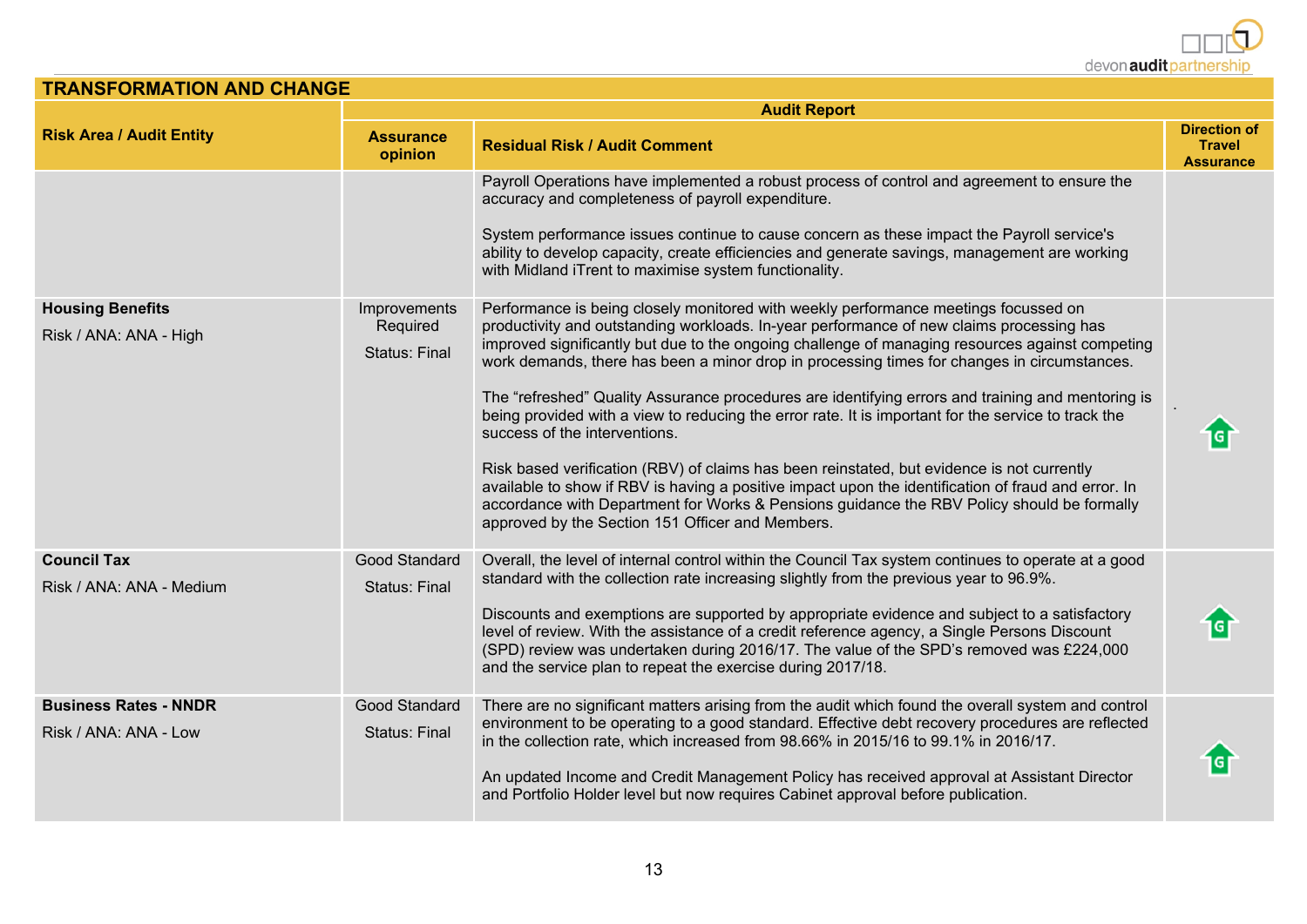

| <b>TRANSFORMATION AND CHANGE</b>                                                                                                 |                                    |                                                                                                                                                                                                                                                                                                                                                                                                                                                                                                                                                                                                                                                                                                                                                                                                                                                                                                                                                                                                                                                                                                                                                                                                 |                                                          |
|----------------------------------------------------------------------------------------------------------------------------------|------------------------------------|-------------------------------------------------------------------------------------------------------------------------------------------------------------------------------------------------------------------------------------------------------------------------------------------------------------------------------------------------------------------------------------------------------------------------------------------------------------------------------------------------------------------------------------------------------------------------------------------------------------------------------------------------------------------------------------------------------------------------------------------------------------------------------------------------------------------------------------------------------------------------------------------------------------------------------------------------------------------------------------------------------------------------------------------------------------------------------------------------------------------------------------------------------------------------------------------------|----------------------------------------------------------|
|                                                                                                                                  |                                    | <b>Audit Report</b>                                                                                                                                                                                                                                                                                                                                                                                                                                                                                                                                                                                                                                                                                                                                                                                                                                                                                                                                                                                                                                                                                                                                                                             |                                                          |
| <b>Risk Area / Audit Entity</b>                                                                                                  | <b>Assurance</b><br>opinion        | <b>Residual Risk / Audit Comment</b>                                                                                                                                                                                                                                                                                                                                                                                                                                                                                                                                                                                                                                                                                                                                                                                                                                                                                                                                                                                                                                                                                                                                                            | <b>Direction of</b><br><b>Travel</b><br><b>Assurance</b> |
| <b>Treasury Management</b>                                                                                                       | <b>High Standard</b>               | Testing of the overall control environment found that it is sufficiently robust in relation to the                                                                                                                                                                                                                                                                                                                                                                                                                                                                                                                                                                                                                                                                                                                                                                                                                                                                                                                                                                                                                                                                                              |                                                          |
| Risk / ANA: ANA - Medium                                                                                                         | <b>Status: Final</b>               | inherent risks present. Approved procedures are in place, and our review found that these had<br>been adhered to in terms of both investment and borrowing and performance is monitored.                                                                                                                                                                                                                                                                                                                                                                                                                                                                                                                                                                                                                                                                                                                                                                                                                                                                                                                                                                                                        | G                                                        |
| <b>ICT Material Systems</b>                                                                                                      | Good Standard                      | The first Material Systems review conducted since Delt Shared Services Ltd was launched in                                                                                                                                                                                                                                                                                                                                                                                                                                                                                                                                                                                                                                                                                                                                                                                                                                                                                                                                                                                                                                                                                                      |                                                          |
| Risk / ANA: ANA - High                                                                                                           | Status: Draft                      | October 2014 identified that the core IT processes that are common to the Council's key financial<br>systems are of a good standard. Whilst some activities are conducted by Council staff, the vast<br>majority of controls examined are owned by Delt and the review, therefore, focusses on Delt<br>organisational and operational controls. As with the Cyber Security review, a revisit will be made<br>in the first quarter of 2017/18 to confirm that all new processes are effective.                                                                                                                                                                                                                                                                                                                                                                                                                                                                                                                                                                                                                                                                                                   |                                                          |
| Grants x 7                                                                                                                       | Certified                          | Grants certified without amendment - Rogue Landlord, Derriford Transport Scheme, DFT Local                                                                                                                                                                                                                                                                                                                                                                                                                                                                                                                                                                                                                                                                                                                                                                                                                                                                                                                                                                                                                                                                                                      |                                                          |
| Risk / ANA: n/a                                                                                                                  | Status:<br>Complete                | Transport Capital Block, DFT Challenge Fund, DECC Green Deal Communities Fund, DCLG<br>Plymouth City Deal (South Yard), LGF - Derriford Hospital Interchange                                                                                                                                                                                                                                                                                                                                                                                                                                                                                                                                                                                                                                                                                                                                                                                                                                                                                                                                                                                                                                    |                                                          |
| <b>Core Assurance - Other</b>                                                                                                    |                                    |                                                                                                                                                                                                                                                                                                                                                                                                                                                                                                                                                                                                                                                                                                                                                                                                                                                                                                                                                                                                                                                                                                                                                                                                 |                                                          |
| <b>Corp Information Management</b><br>(ILOG, Fol, DPA, Policies & P's, EDRMS,<br><b>End User Computing)</b><br>Risk: SRR46 Amber | Value Added<br><b>Status Final</b> | DAP continues to provide "trusted advisor" support to the Information Lead Officers Group (ILOG)<br>and has regular contact with the Council's Corporate Information Manager regarding matters<br>concerning data / information management and security. DAP continue to monitor progress<br>against recommendations made in its 2016/17 Information Management report and supports the<br>Information Management project, as appropriate.<br>The Council is facing many challenges in the form of ever increasing cyber security threats,<br>managing its data effectively and compliantly and, the pending General Data Protection<br>Regulation (GDPR). It is pleasing to report that excellent work has been conducted by ILOG, the<br>Information Governance Manager and the Corporate Records Manager in helping the Council<br>meet these challenges. However, it is essential that the Information Management Project is<br>successfully delivered. Management should support the cultural change required to embed<br>effective information asset ownership within the Council, without which the benefits of the<br>technical and procedural improvements will not be fully realised. |                                                          |
| <b>ICT Active Directory</b>                                                                                                      | Value Added                        | A review of the Council's Active Directory (system that governs access to the Council's ICT                                                                                                                                                                                                                                                                                                                                                                                                                                                                                                                                                                                                                                                                                                                                                                                                                                                                                                                                                                                                                                                                                                     |                                                          |
| Risk: SRR46 - Amber                                                                                                              | Status: Ongoing                    | network and logical assets) was recommended within our Information Management report.<br>Working with the Information Governance Manager, an initial assessment has been completed. It<br>is considered that improvements can be made to strengthen user administration processes. The<br>Delt Operations Director recognises our concerns and issues raised.                                                                                                                                                                                                                                                                                                                                                                                                                                                                                                                                                                                                                                                                                                                                                                                                                                   |                                                          |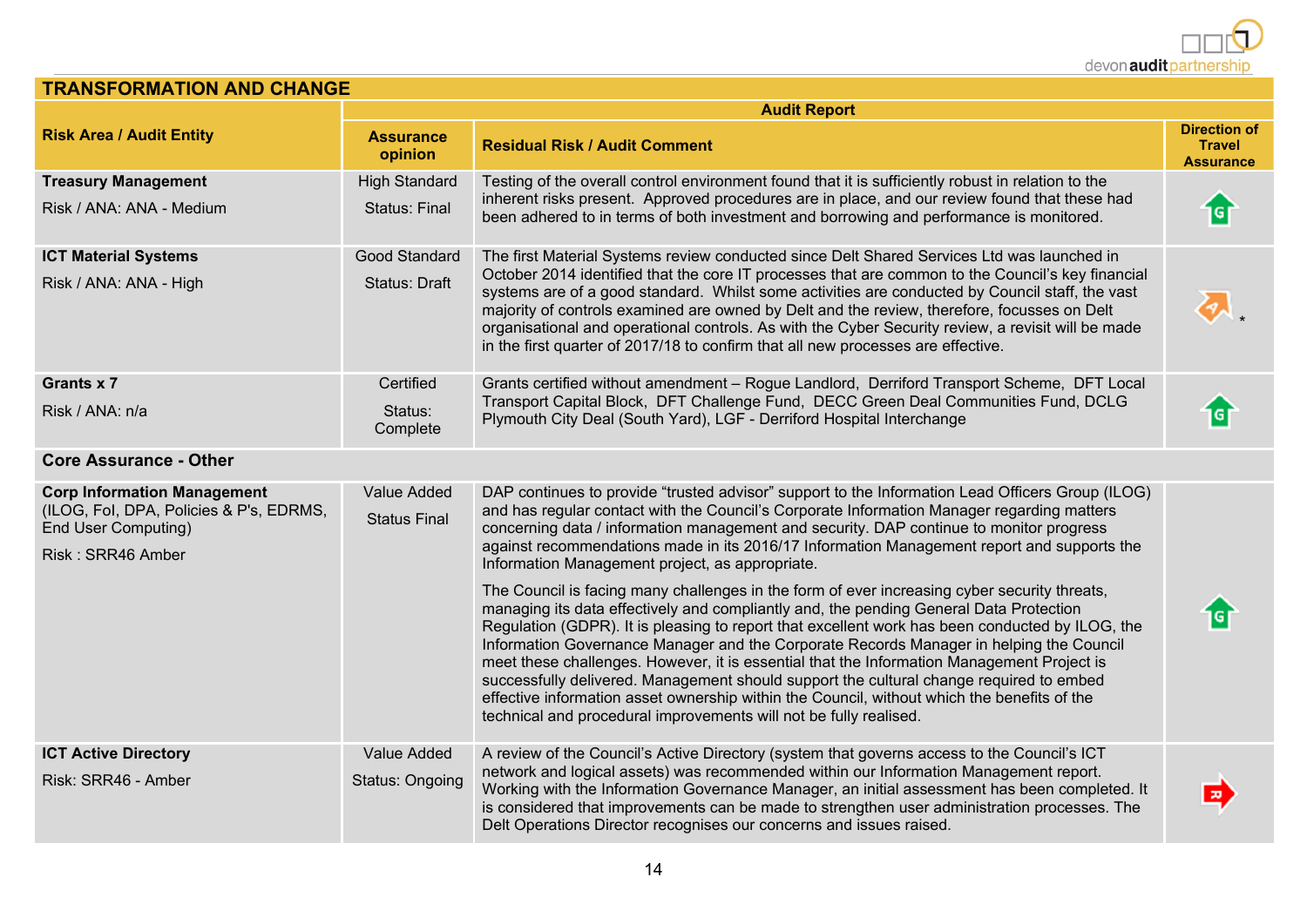| IRANSFURMATION AND CHANGE                            |                                     |                                                                                                                                                                                                                                                                                                                                                                                                                                                                                                                                                                                                                                                                                                                                                                                                                                                                                                             |                                                          |  |
|------------------------------------------------------|-------------------------------------|-------------------------------------------------------------------------------------------------------------------------------------------------------------------------------------------------------------------------------------------------------------------------------------------------------------------------------------------------------------------------------------------------------------------------------------------------------------------------------------------------------------------------------------------------------------------------------------------------------------------------------------------------------------------------------------------------------------------------------------------------------------------------------------------------------------------------------------------------------------------------------------------------------------|----------------------------------------------------------|--|
|                                                      | <b>Audit Report</b>                 |                                                                                                                                                                                                                                                                                                                                                                                                                                                                                                                                                                                                                                                                                                                                                                                                                                                                                                             |                                                          |  |
| <b>Risk Area / Audit Entity</b>                      | <b>Assurance</b><br>opinion         | <b>Residual Risk / Audit Comment</b>                                                                                                                                                                                                                                                                                                                                                                                                                                                                                                                                                                                                                                                                                                                                                                                                                                                                        | <b>Direction of</b><br><b>Travel</b><br><b>Assurance</b> |  |
|                                                      |                                     | DAP are currently reviewing the Council's Human Resources and Organisational Development<br>(HROD) starters and leavers process and will highlight any opportunities to strengthen end-to-end<br>user management process, including processes that are owned by Delt. DAP will liaise with ILOG<br>and feed into the Transformation Corporate Centre (TCC) programme as appropriate.                                                                                                                                                                                                                                                                                                                                                                                                                                                                                                                        |                                                          |  |
| <b>ICT Retained Client</b><br>Risk / ANA: ANA - High | Opportunity<br><b>Status: Final</b> | A formal review of the 'retained client' function has been completed which assessed key retained<br>functions and controls and the effectiveness of the Council's ability to meet transformational<br>requirements and operate on a more commercial basis. Nine potential opportunities for continual<br>service improvements were identified within the report and these were discussed with senior<br>management who are considering them whilst defining the Retained Client activity going forward.<br>The function now needs development to enable the ability to optimise the value of the retained<br>client through more "intelligent" and performance related activities and these are now being<br>introduced.<br>Ongoing findings identify that the all-important relationship between Delt and those undertaking<br>retained activities within the Council are becoming increasingly effective. |                                                          |  |
| <b>Cyber Security</b><br>Risk: SRR113 - Amber        | Good Standard<br>Status: Final      | Our 'high level' review found that the ICT service provided by Delt Shared Services (Delt)<br>appropriately satisfies many of the baselines included within the Government's "Cyber Essentials"<br>scheme. Investment has been made to commission specialist companies to identify and rectify<br>potential historic weaknesses in infrastructure, backup processes and the primary data centre<br>located at Windsor House, Plymouth. Whilst the audit was not able to assess the effectiveness of<br>changes recommended within these reviews, DAP are to conduct a further review during the first<br>quarter of 2017/18 so that appropriate assurance can be given with regard to the new processes.                                                                                                                                                                                                    |                                                          |  |
| Transformation & Change - Strategic and Operational  |                                     |                                                                                                                                                                                                                                                                                                                                                                                                                                                                                                                                                                                                                                                                                                                                                                                                                                                                                                             |                                                          |  |

**TRANSFORMATION AND CHANGE**

| <b>Risk Management</b>              | Opportunity                    | Reported to Audit Committee December 2016                                                                                                                                                                                                                                                                                                                                                     |  |
|-------------------------------------|--------------------------------|-----------------------------------------------------------------------------------------------------------------------------------------------------------------------------------------------------------------------------------------------------------------------------------------------------------------------------------------------------------------------------------------------|--|
| Risk / ANA: ANA - High              | <b>Status</b><br>"Working"     |                                                                                                                                                                                                                                                                                                                                                                                               |  |
| Recruitment - Pre Employment Checks | Good Standard<br>Status: Final | The Council has an established process governing pre-employment screening and this is<br>supported by a recruitment policy and guidance for recruiting managers. Existing procedures<br>cover all recruitment risk areas including the requirements relating to posts working with children,<br>young people or vulnerable adults, in accordance with the Warner Report 'Choosing with Care'. |  |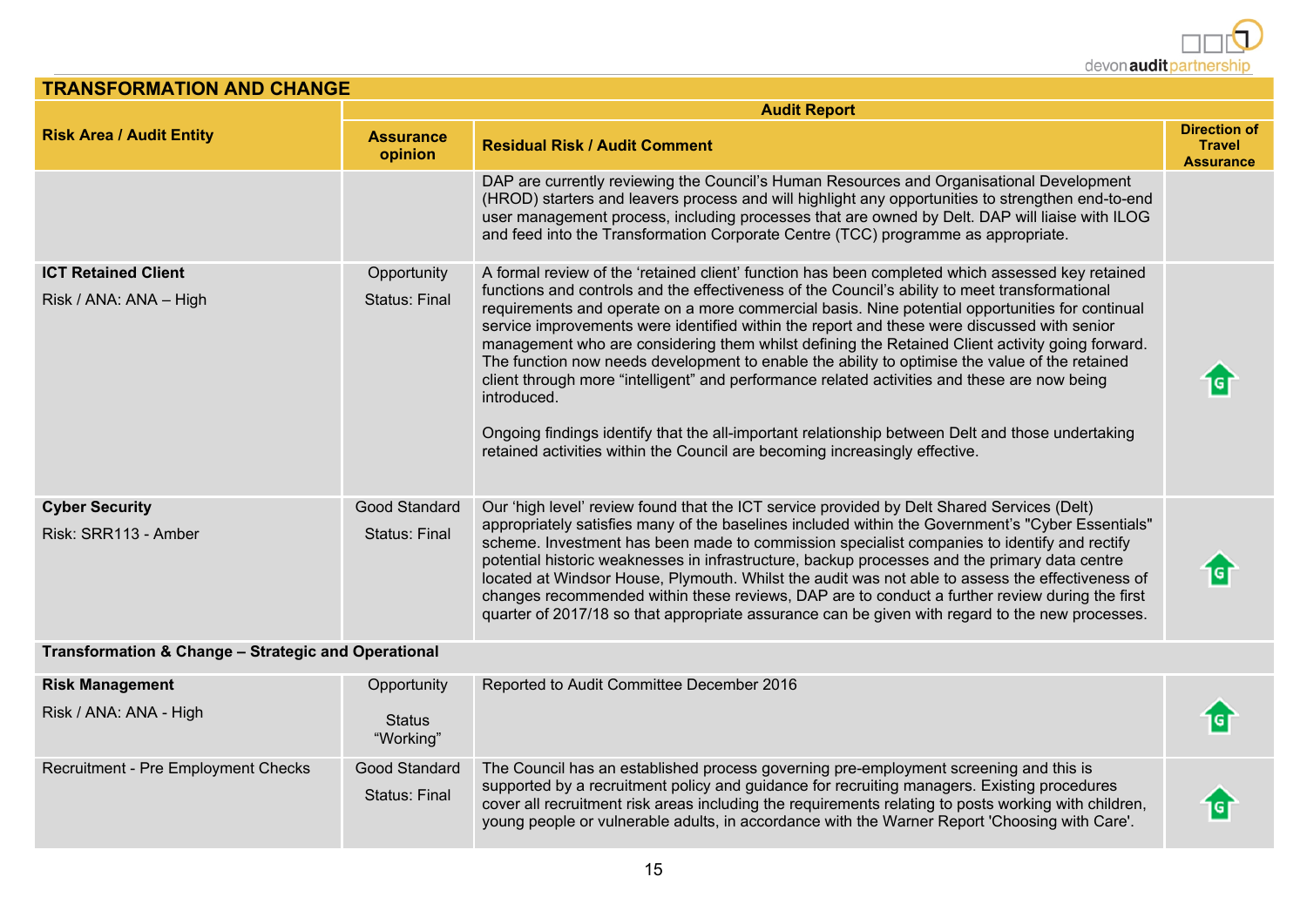

N/A

#### **TRANSFORMATION AND CHANGE**

|                                                   | <b>Audit Report</b>                   |                                                                                                                                                                                                                                                                                     |                                                          |  |
|---------------------------------------------------|---------------------------------------|-------------------------------------------------------------------------------------------------------------------------------------------------------------------------------------------------------------------------------------------------------------------------------------|----------------------------------------------------------|--|
| <b>Risk Area / Audit Entity</b>                   | <b>Assurance</b><br>opinion           | <b>Residual Risk / Audit Comment</b>                                                                                                                                                                                                                                                | <b>Direction of</b><br><b>Travel</b><br><b>Assurance</b> |  |
|                                                   |                                       | In addition, the pre-employment procedures in operation at the Council's temporary recruitment<br>agency were found to be consistent with the Council's and in all of the cases tested, were found to<br>have satisfactory levels of pre-employment screening.                      |                                                          |  |
| <b>Registrars Office</b><br><b>Client Request</b> | Good Standard<br><b>Status: Final</b> | A good system of internal control was found to be operating in respect of the collection, recording,<br>banking and reconciliation of income received for Registration Service. Some recommendations<br>were made which if implemented, could further enhance current arrangements. | ig i                                                     |  |
| The Management of Delt<br>Risk ANA: ANA - High    |                                       | The following audits have either been cancelled by the client as they are no longer required due to organisational change or deferred until 2017-18<br><b>Transformation Process</b><br>Risk / ANA: SRR95 - Red ANA - High                                                          |                                                          |  |

| <b>PEOPLE</b> |  |  |
|---------------|--|--|

|                                                                                                |                                | <b>Audit Report</b>                                                                                                                                                                                                                                                                                                                                                                                                                                                                                                                    |                                                          |
|------------------------------------------------------------------------------------------------|--------------------------------|----------------------------------------------------------------------------------------------------------------------------------------------------------------------------------------------------------------------------------------------------------------------------------------------------------------------------------------------------------------------------------------------------------------------------------------------------------------------------------------------------------------------------------------|----------------------------------------------------------|
| <b>Risk Area / Audit Entity</b><br><b>Assurance</b><br>opinion                                 |                                | <b>Residual Risk / Audit Comment</b>                                                                                                                                                                                                                                                                                                                                                                                                                                                                                                   | <b>Direction of</b><br><b>Travel</b><br><b>Assurance</b> |
| <b>Core Assurance - Key Financial System</b>                                                   |                                |                                                                                                                                                                                                                                                                                                                                                                                                                                                                                                                                        |                                                          |
| <b>CareFirst - Residential Care Payments</b><br>(Adults) Independent<br>Risk / ANA: ANA - High | Good Standard<br>Status: Final | Processes and guidance are in place for the input, checking and batching of Residential Care<br>Payments and the approved Scheme of Delegation is adhered to. Budgets are monitored and<br>work is being undertaken to improve links between CareFirst Dashboard and General Ledger to<br>enhance reporting. Whilst reconciliation of payments made on behalf of the NEW Devon Clinical<br>Commissioning Group (CCG) are performed on a regular basis, delays were identified in the<br>subsequent raising of the invoices to the CCG. | iG                                                       |

| CareFirst - Income Collection (Adults -<br><b>Deferred Payments)</b><br>Risk / ANA: ANA - High | In Progress | From April 2015 a new Deferred Payments system was implemented under the Care Act 2014.<br>Prior to this date the Council was already offering the facility to defer payments for people in<br>residential care and therefore there are currently two separate systems in operation. The review is<br>in progress and we are:<br>Considering the adequacy of the systems and controls in operation for the historic Deferred<br>Payments to ensure the Council, in the appropriate circumstances, can effectively recover the<br>monies due; |
|------------------------------------------------------------------------------------------------|-------------|----------------------------------------------------------------------------------------------------------------------------------------------------------------------------------------------------------------------------------------------------------------------------------------------------------------------------------------------------------------------------------------------------------------------------------------------------------------------------------------------------------------------------------------------|

 Gaining an understanding of the new system for Deferred Payments to enable us to evaluate the design and effectiveness of the controls and procedures in operation.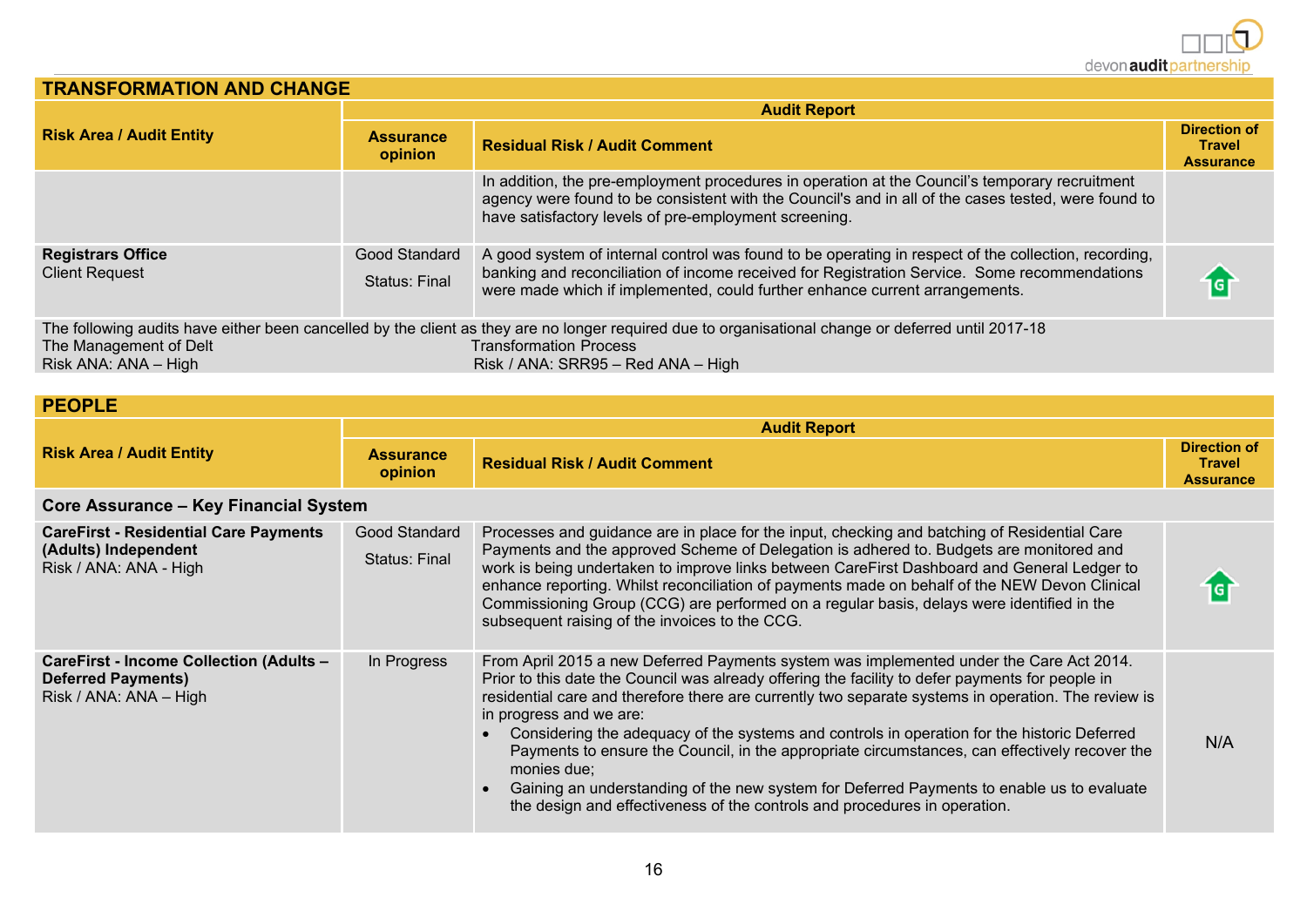

**Direction of Travel Assurance**

合

仓

 $\bullet$ 

合

仓

仓

合

|                                                                                                                                | <b>Audit Report</b>                              |                                                                                                                                                                                                                                                                                                                                                                                                                                                                                                                                                         |  |  |
|--------------------------------------------------------------------------------------------------------------------------------|--------------------------------------------------|---------------------------------------------------------------------------------------------------------------------------------------------------------------------------------------------------------------------------------------------------------------------------------------------------------------------------------------------------------------------------------------------------------------------------------------------------------------------------------------------------------------------------------------------------------|--|--|
| <b>Risk Area / Audit Entity</b>                                                                                                | <b>Assurance</b><br>opinion                      | <b>Residual Risk / Audit Comment</b>                                                                                                                                                                                                                                                                                                                                                                                                                                                                                                                    |  |  |
| <b>Domiciliary Care Payments (Detailed</b><br>Follow-Up to 2015/16 Review)                                                     | Good Standard<br><b>Status: Final</b>            | The key issue of provider pre-payment was addressed promptly after the original audit review.<br>The more detailed follow-up review has confirmed that the systems and controls put in place are<br>effective with providers being monitored via quarterly contract meetings and the Commissioning<br>Officer reviewing the dashboards for each provider on a weekly basis. Adoption by Brokerage of<br>the "new services" report rather than creating paper lists to record changes to packages would<br>further strengthen and streamline the system. |  |  |
| Independent Placements (Children)<br>Risk / ANA: ANA - Medium                                                                  | Improvements<br>Required<br>Status: Final        | Reported to Audit Committee December 2016 - to be followed-up 2017/18.                                                                                                                                                                                                                                                                                                                                                                                                                                                                                  |  |  |
| <b>Direct Payments (Pre-Paid Cards)</b><br>Risk / ANA: ANA - High                                                              | Improvements<br>Required<br><b>Status: Final</b> | Reported to Audit Committee December 2016 - to be followed-up 2017/18.                                                                                                                                                                                                                                                                                                                                                                                                                                                                                  |  |  |
| <b>Core Assurance - Other</b>                                                                                                  |                                                  |                                                                                                                                                                                                                                                                                                                                                                                                                                                                                                                                                         |  |  |
| <b>Income Collection Strategy /</b><br><b>Maximisation</b><br>Risk / ANA: ANA - Critical                                       | Good Standard<br>Status: Final                   | Reported to Audit Committee December 2016                                                                                                                                                                                                                                                                                                                                                                                                                                                                                                               |  |  |
| <b>Retained Client, Deprivation of Liberty</b><br>Safeguards (DoLS) - Internal<br><b>Processes</b><br>Risk / ANA: ANA – High   | <b>High Standard</b><br><b>Status: Final</b>     | Reported to Audit Committee December 2016                                                                                                                                                                                                                                                                                                                                                                                                                                                                                                               |  |  |
| <b>Retained Client, Deprivation of Liberty</b><br>Safeguards (DoLS) - Statutory<br><b>Compliance</b><br>Risk / ANA: ANA – High | Improvements<br>Required<br><b>Status: Final</b> | Reported to Audit Committee December 2016 - to be followed-up in 2017/18.                                                                                                                                                                                                                                                                                                                                                                                                                                                                               |  |  |
| Early intervention - Families with a<br>Future<br>Risk / ANA: ANA - High                                                       | Certified<br>Status:<br>Complete                 | DAP have verified and certified nine claims across the year with 106 families having achieved<br>significant and sustained progress and 36 families having achieved continuous employment.<br>This has realised income of £174k. We continue to work with the Families with a Future Team to<br>ensure the accuracy and completeness of key data and that demonstrable evidence of                                                                                                                                                                      |  |  |

**PEOPLE**

intervention is maintained.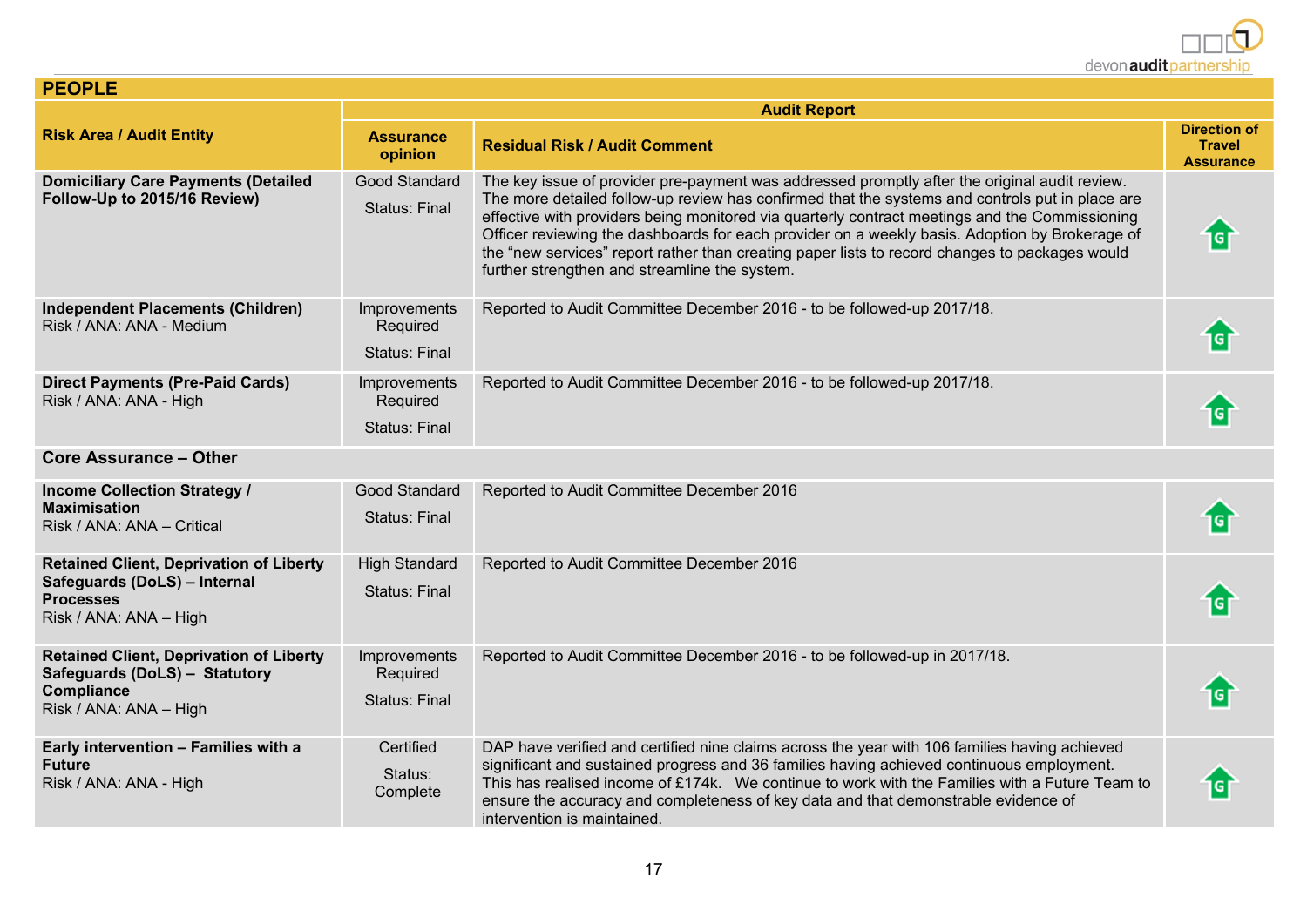

| <b>PEOPLE</b>                                                                                         |                                           |                                                                                                                                                                                                                                                                                                                                                                                                                                                                                                                                                                                                                                                                                                                      |                                                          |  |  |
|-------------------------------------------------------------------------------------------------------|-------------------------------------------|----------------------------------------------------------------------------------------------------------------------------------------------------------------------------------------------------------------------------------------------------------------------------------------------------------------------------------------------------------------------------------------------------------------------------------------------------------------------------------------------------------------------------------------------------------------------------------------------------------------------------------------------------------------------------------------------------------------------|----------------------------------------------------------|--|--|
|                                                                                                       | <b>Audit Report</b>                       |                                                                                                                                                                                                                                                                                                                                                                                                                                                                                                                                                                                                                                                                                                                      |                                                          |  |  |
| <b>Risk Area / Audit Entity</b>                                                                       | <b>Assurance</b><br>opinion               | <b>Residual Risk / Audit Comment</b>                                                                                                                                                                                                                                                                                                                                                                                                                                                                                                                                                                                                                                                                                 | <b>Direction of</b><br><b>Travel</b><br><b>Assurance</b> |  |  |
| <b>Schools Financial Value Standard</b><br>Risk / ANA: n/a                                            | Good Standard<br><b>Status: Final</b>     | SFVS Dedicated Schools Grant Chief Finance Office assurance statement for 2016/17 submitted<br>to the Department for Education.                                                                                                                                                                                                                                                                                                                                                                                                                                                                                                                                                                                      | G                                                        |  |  |
| <b>Grammar School Admissions</b><br><b>Client Request</b>                                             | Value Added<br><b>Status: Final</b>       | The systems for the administration and handling of grammar school admissions papers have<br>been reviewed and there are no significant matters arising from our work. The recommendations<br>which were made serve to strengthen current procedures and highlight some areas for possible<br>consideration going forward.                                                                                                                                                                                                                                                                                                                                                                                            |                                                          |  |  |
| Integrated Health and Wellbeing (Integrated Fund)                                                     |                                           |                                                                                                                                                                                                                                                                                                                                                                                                                                                                                                                                                                                                                                                                                                                      |                                                          |  |  |
| <b>Compliance with - Delivery of</b><br><b>Commissioning Strategies</b><br>Risk / ANA: ANA - Critical | Good Standard<br>Status: Final            | The review concluded that the creation process for the Wellbeing Strategy was robust and<br>inclusive of a variety of stakeholders from across the system and is based on sound assessment<br>of need. Monitoring takes place at a number of levels to a cross section of audiences and there<br>is a hierarchy of information. There is scope to introduce and report more short term measures to<br>support decision making and provide more relevant timely feedback. The use of the System<br>Design Group to feed into and shape the delivery of the Strategy actions is a real strength within<br>the overall process. There is a solid base from which to move forward and continue to deliver and<br>evolve. |                                                          |  |  |
| <b>CCG Success Regime</b><br>Risk / ANA: ANA - High                                                   | Value Added<br>Status: Ongoing            | The Success Regime Case for Change has been incorporated into the Sustainability and<br>Transformation Plan (STP) that was published in November 2016. The STP provides direction to<br>work towards over the next five years and local health and care partner organisations will develop<br>delivery plans within that framework. Where delivery plans are linked to areas in the 2017/18 audit<br>plan they will be examined as part of that review.                                                                                                                                                                                                                                                              | $\overline{\mathsf{G}}$                                  |  |  |
| <b>Plymouth and Western System</b><br><b>Development Board</b><br>Risk / ANA: ANA - High              | N/A                                       | The Council and New Devon CCG have pooled and aligned budgets for health integration of circa<br>£460m and it has been agreed that DAP have a presence at board meetings, the knowledge<br>gained is used to inform strategic audit work within People.                                                                                                                                                                                                                                                                                                                                                                                                                                                              | N/A                                                      |  |  |
| <b>Governance and Risk Management</b><br>Risk / ANA: ANA - High                                       | Good Standard<br><b>Status: Final</b>     | Reported to Audit Committee December 2016                                                                                                                                                                                                                                                                                                                                                                                                                                                                                                                                                                                                                                                                            |                                                          |  |  |
| <b>Integrated Fund Financial Reporting</b><br>Risk / ANA: ANA - High                                  | Reported to Audit Committee December 2016 | <b>G</b>                                                                                                                                                                                                                                                                                                                                                                                                                                                                                                                                                                                                                                                                                                             |                                                          |  |  |
| <b>Integrated Fund</b><br>Risk / ANA: SRR83 - Amber                                                   | Value Added<br>Status:                    | DAP has continued to monitor and support the actions of the Integrated Fund (IF). Assurance has<br>been sought, and support provided through attendance and input at the IF Finance and                                                                                                                                                                                                                                                                                                                                                                                                                                                                                                                              | <b>G</b>                                                 |  |  |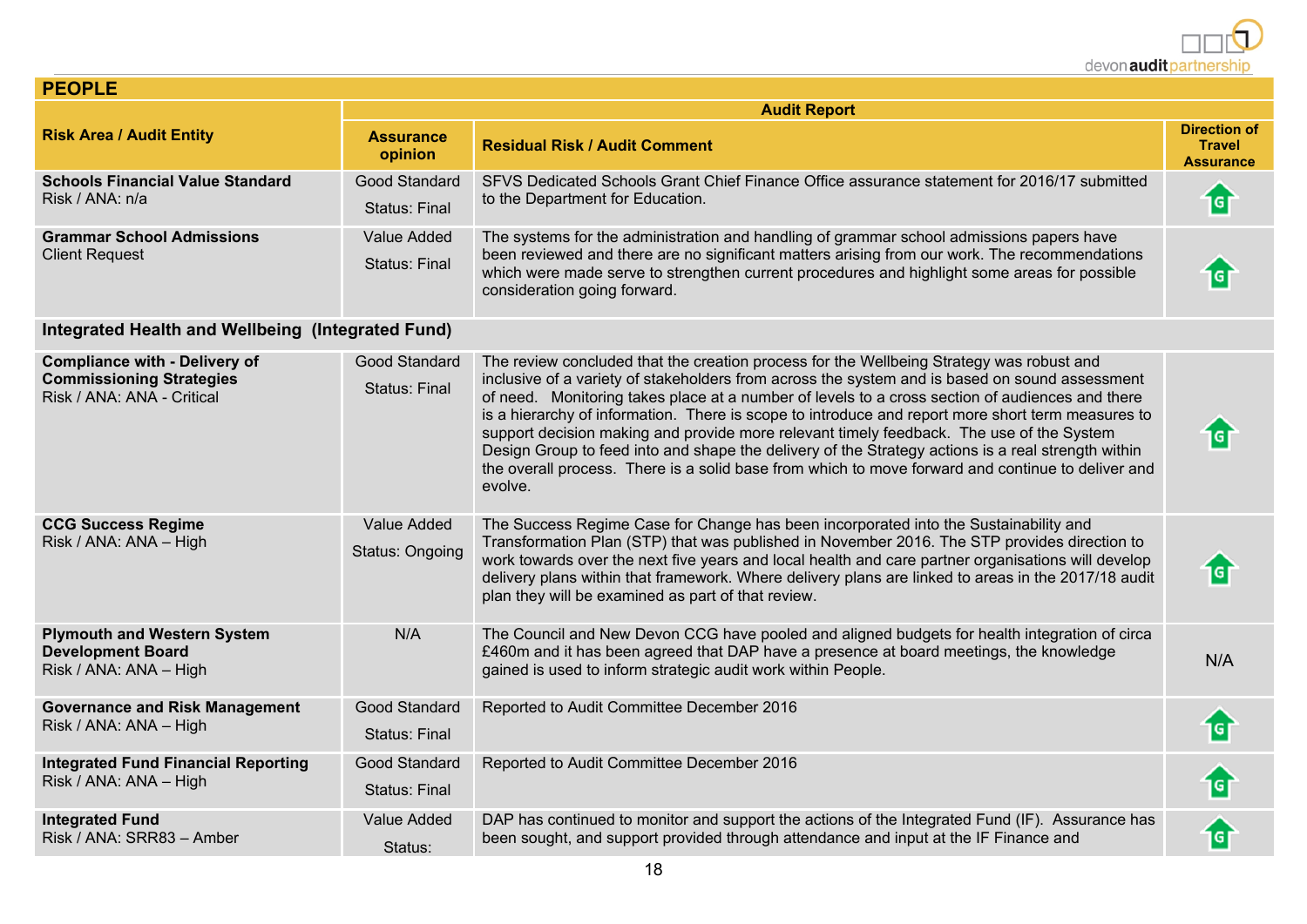

| <b>PEOPLE</b>                                                               |                                    |                                                                                                                                                                                                                                                                                                                                                                                                                                                                                                                                                                                                              |                                                          |  |
|-----------------------------------------------------------------------------|------------------------------------|--------------------------------------------------------------------------------------------------------------------------------------------------------------------------------------------------------------------------------------------------------------------------------------------------------------------------------------------------------------------------------------------------------------------------------------------------------------------------------------------------------------------------------------------------------------------------------------------------------------|----------------------------------------------------------|--|
|                                                                             | <b>Audit Report</b>                |                                                                                                                                                                                                                                                                                                                                                                                                                                                                                                                                                                                                              |                                                          |  |
| <b>Risk Area / Audit Entity</b>                                             | <b>Assurance</b><br>opinion        | <b>Residual Risk / Audit Comment</b>                                                                                                                                                                                                                                                                                                                                                                                                                                                                                                                                                                         | <b>Direction of</b><br><b>Travel</b><br><b>Assurance</b> |  |
|                                                                             | Complete                           | Assurance Review Group which is tasked with coordinating assurance, financial reporting and risk<br>management for the Integrated Commissioning Board.<br>In addition, more formal input has been provided through the provision of an advisory paper on<br>the role of the Pooled Fund Manager and presentation of Audit Report Summaries which are<br>relevant to the IF.                                                                                                                                                                                                                                  |                                                          |  |
| Integrated Health and Wellbeing (Transformation Programme)                  |                                    |                                                                                                                                                                                                                                                                                                                                                                                                                                                                                                                                                                                                              |                                                          |  |
| <b>Transformation Programme Board</b><br>(IHWB)<br>Risk / ANA: ANA - Medium | Value Added<br>Status:<br>Complete | During 2016/17, DAP has observed the Integrated Health and Wellbeing Programme Board to<br>gain assurance on the processes and transformation actions, along with using the opportunity to<br>provide audit input to those with operational responsibility. Additionally we have provided<br>summaries of the work undertaken which is relevant to IHWB Transformation and the ongoing<br>work with the CCG and other partners.<br>The IHWB Board was formally closed on 19th August 2016 and realigned with the One System<br>One Aim priorities through the Plymouth and Western System Development Board. | 1G                                                       |  |
| <b>System Enables</b><br>Risk / ANA: ANA - High                             | Value Added<br>Status:<br>Complete | The System Enablers Board is a subgroup of the IHWB Programme, tasked with ensuring that IT<br>requirements are identified and addressed. DAP has worked closely with the Project Manager to<br>challenge and support ongoing work and provide an independent view on the longer term projects<br>such as the 2020 Digital Partnership.                                                                                                                                                                                                                                                                      | G                                                        |  |
| The following audit has been incorporated into the 2017-18 audit plan.      |                                    |                                                                                                                                                                                                                                                                                                                                                                                                                                                                                                                                                                                                              |                                                          |  |

Adult Social Care Retained Client Function

Risk / ANA: ANA – High

#### **PUBLIC HEALTH**

|                                                                                                  | <b>Audit Report</b>                   |                                                                                                                                                                                                                                                                                                                                                                                                                                                                                                                                                                                                                                                                                                                      |                                                   |  |
|--------------------------------------------------------------------------------------------------|---------------------------------------|----------------------------------------------------------------------------------------------------------------------------------------------------------------------------------------------------------------------------------------------------------------------------------------------------------------------------------------------------------------------------------------------------------------------------------------------------------------------------------------------------------------------------------------------------------------------------------------------------------------------------------------------------------------------------------------------------------------------|---------------------------------------------------|--|
| <b>Risk Area / Audit Entity</b>                                                                  | <b>Assurance</b><br>opinion           | <b>Residual Risk / Audit Comment</b>                                                                                                                                                                                                                                                                                                                                                                                                                                                                                                                                                                                                                                                                                 | Direction of<br><b>Travel</b><br><b>Assurance</b> |  |
| Joint IHWB Commissioning - Design of<br><b>Future Service Delivery</b><br>Risk / ANA: ANA - High | Good Standard<br><b>Status: Final</b> | The review concluded that the creation process for the Wellbeing Strategy was robust and<br>inclusive of a variety of stakeholders from across the system and is based on sound assessment<br>of need. Monitoring takes place at a number of levels to a cross section of audiences and there<br>is a hierarchy of information. There is scope to introduce and report more short term measures to<br>support decision making and provide more relevant timely feedback. The use of the System<br>Design Group to feed into and shape the delivery of the Strategy actions is a real strength within<br>the overall process. There is a solid base from which to move forward and continue to deliver and<br>evolve. | ig                                                |  |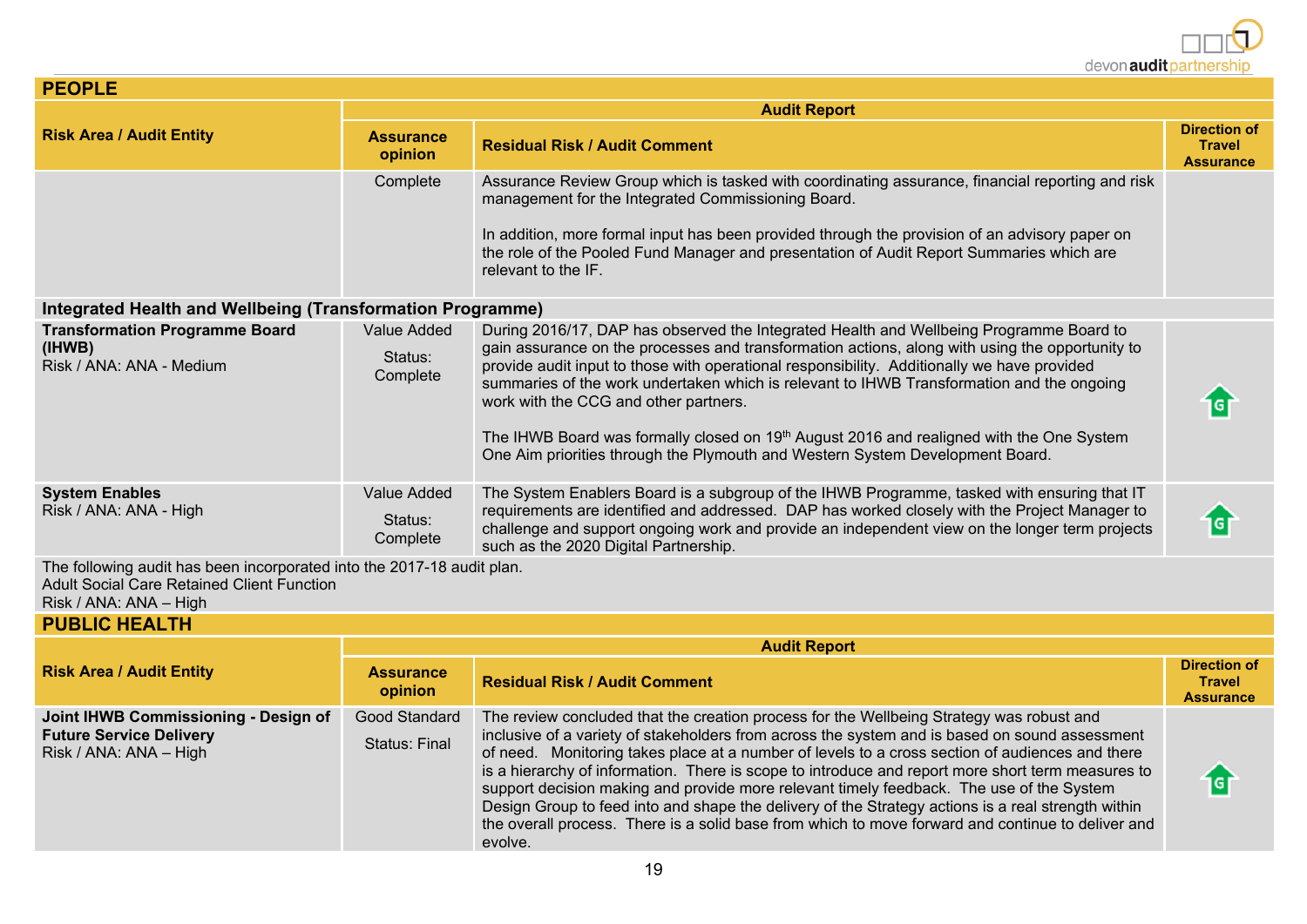| <b>PEOPLE</b>                                                                                                                                           |                                    |                                                                                                                                                                                                                                                                                                                                                                                                                                                                                                                                                                                                                                                                                                                                                                                                                                                                                                             |                                                          |  |
|---------------------------------------------------------------------------------------------------------------------------------------------------------|------------------------------------|-------------------------------------------------------------------------------------------------------------------------------------------------------------------------------------------------------------------------------------------------------------------------------------------------------------------------------------------------------------------------------------------------------------------------------------------------------------------------------------------------------------------------------------------------------------------------------------------------------------------------------------------------------------------------------------------------------------------------------------------------------------------------------------------------------------------------------------------------------------------------------------------------------------|----------------------------------------------------------|--|
|                                                                                                                                                         | <b>Audit Report</b>                |                                                                                                                                                                                                                                                                                                                                                                                                                                                                                                                                                                                                                                                                                                                                                                                                                                                                                                             |                                                          |  |
| <b>Risk Area / Audit Entity</b>                                                                                                                         | <b>Assurance</b><br>opinion        | <b>Residual Risk / Audit Comment</b>                                                                                                                                                                                                                                                                                                                                                                                                                                                                                                                                                                                                                                                                                                                                                                                                                                                                        |                                                          |  |
| into the "Design of Future Service Delivery" detailed above.<br>Joint IHWB Commissioning - Service Delivery Performance Frameworks<br>Risk / ANA - High |                                    | Due to organisational change the review detailed below was no longer required as a "stand alone" audit and the planned work around the around performance was incorporated                                                                                                                                                                                                                                                                                                                                                                                                                                                                                                                                                                                                                                                                                                                                  |                                                          |  |
| <b>PLACE</b>                                                                                                                                            |                                    |                                                                                                                                                                                                                                                                                                                                                                                                                                                                                                                                                                                                                                                                                                                                                                                                                                                                                                             |                                                          |  |
|                                                                                                                                                         |                                    | <b>Audit Report</b>                                                                                                                                                                                                                                                                                                                                                                                                                                                                                                                                                                                                                                                                                                                                                                                                                                                                                         |                                                          |  |
| <b>Risk Area / Audit Entity</b>                                                                                                                         | <b>Assurance</b><br>opinion        | <b>Residual Risk / Audit Comment</b>                                                                                                                                                                                                                                                                                                                                                                                                                                                                                                                                                                                                                                                                                                                                                                                                                                                                        | <b>Direction of</b><br><b>Travel</b><br><b>Assurance</b> |  |
| <b>Highways Maintenance Contract -</b><br>letting and mobilisation<br>Risk / ANA: SRR107 - Amber<br><b>ANA - Critical</b>                               | Value Added<br>Status:<br>Complete | Throughout 2016/17, Audit continued its involvement in the letting of a new Highways<br>Maintenance Contract, providing support and challenge to both Devon and Plymouth Councils at<br>the various stages of the procurement, in particular the receipt and evaluation of final bids in<br>August 2016. Audit provided independent assurance in the lead up to bid submission, attending<br>meetings of the Programme Board and training sessions given to evaluators, and during the<br>evaluation of these bids. Audit supported moderation sessions and validated evaluation scores,<br>pricing models and "relative merits", to ensure that a consistent and fair approach was followed<br>throughout.<br>Audit provided assurance and support to officers through the project's mobilisation phase which<br>culminated in the contract with South West Highways going live at the beginning of April. |                                                          |  |
| Highways Act 1980 - Section 38 and<br><b>Section 278 Agreements</b><br>Risk / ANA: ANA - Low Client Request                                             | Good Standard<br>Status: Final     | The processes and procedures in operation to manage the adoption of new roads and<br>improvements and changes to existing highways undertaken by developers are effective. With the<br>revision of the agreement fees following a review of fees charged by neighbouring authorities at<br>the start of 2016 calendar year, the Council has endeavoured to maximise its income whilst at the<br>same time being mindful of charges being applied by other local authorities.                                                                                                                                                                                                                                                                                                                                                                                                                                | 1G                                                       |  |
| <b>History Centre</b><br>Risk / ANA: SRR108 Red - ANA -<br><b>Medium</b>                                                                                | Value Added<br>Status:<br>Complete | Audit monitored the Project Board's activity through board papers providing "trusted advisor"<br>challenge and insight on decisions and actions.                                                                                                                                                                                                                                                                                                                                                                                                                                                                                                                                                                                                                                                                                                                                                            | <b>IG</b>                                                |  |
| <b>Plymouth City Market - Income</b><br><b>Collection</b><br>Risk / ANA: ANA - Medium<br><b>Client Request</b>                                          | Good Standard<br>Status: Draft     | Controls around cash collection were found to be quite robust but there may be opportunity to<br>realise efficiencies in the longer term.                                                                                                                                                                                                                                                                                                                                                                                                                                                                                                                                                                                                                                                                                                                                                                   |                                                          |  |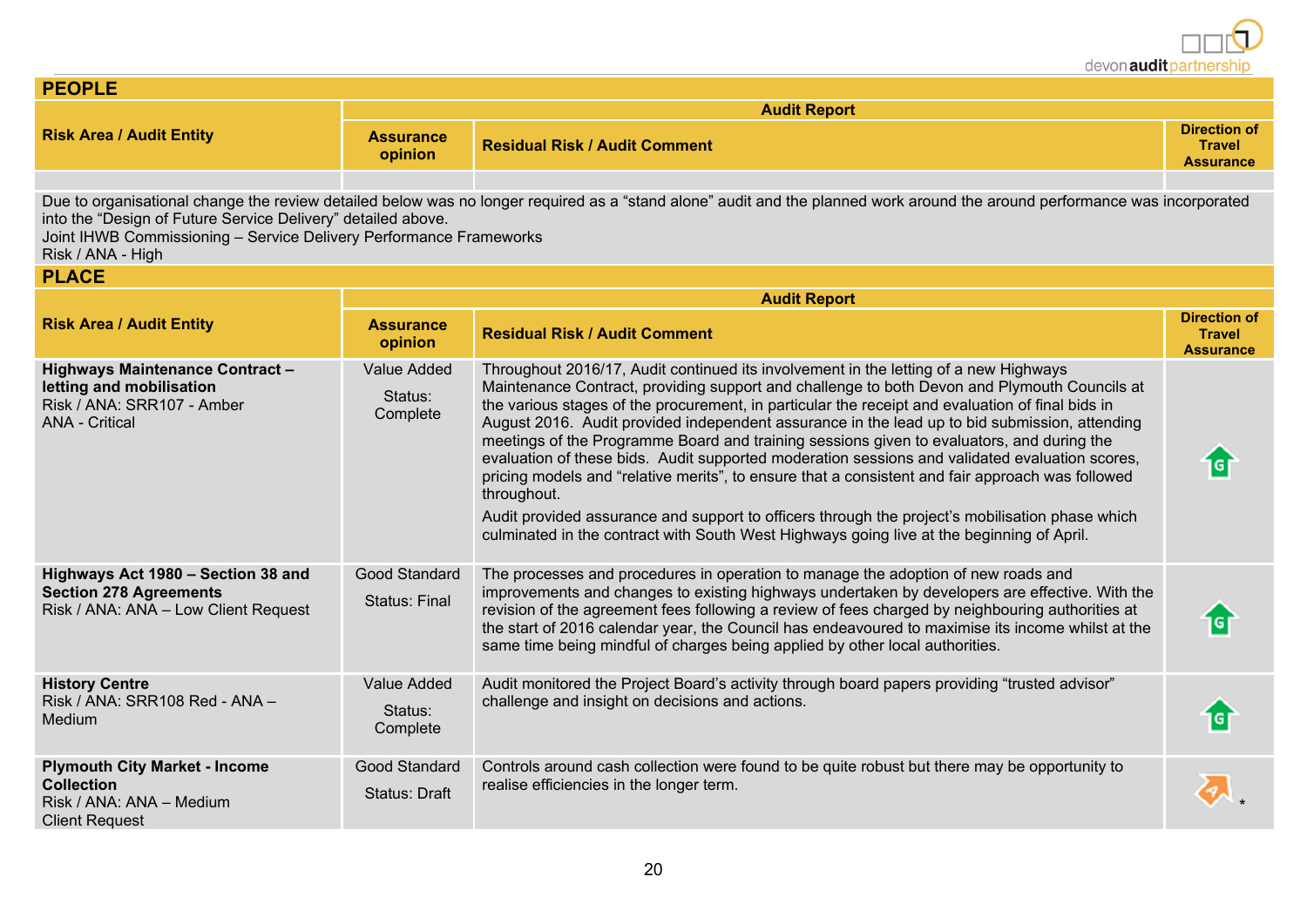| <b>PEOPLE</b>                                                                                    |                                                 |                                                                                                                                                                                                                                                                                                                                                                                                                                                                                                                                                                                                                                                                                                                                                                                                                                                                                                                                                                                                  |                                                          |  |  |
|--------------------------------------------------------------------------------------------------|-------------------------------------------------|--------------------------------------------------------------------------------------------------------------------------------------------------------------------------------------------------------------------------------------------------------------------------------------------------------------------------------------------------------------------------------------------------------------------------------------------------------------------------------------------------------------------------------------------------------------------------------------------------------------------------------------------------------------------------------------------------------------------------------------------------------------------------------------------------------------------------------------------------------------------------------------------------------------------------------------------------------------------------------------------------|----------------------------------------------------------|--|--|
|                                                                                                  | <b>Audit Report</b>                             |                                                                                                                                                                                                                                                                                                                                                                                                                                                                                                                                                                                                                                                                                                                                                                                                                                                                                                                                                                                                  |                                                          |  |  |
| <b>Risk Area / Audit Entity</b>                                                                  | <b>Assurance</b><br>opinion                     | <b>Residual Risk / Audit Comment</b>                                                                                                                                                                                                                                                                                                                                                                                                                                                                                                                                                                                                                                                                                                                                                                                                                                                                                                                                                             | <b>Direction of</b><br><b>Travel</b><br><b>Assurance</b> |  |  |
| <b>Events Planning and Delivery</b><br>Risk / ANA: ANA - Low Client Request                      | Good Standard<br><b>Status: Final</b>           | Within the Council's Events Programme MTV concerts pose the greatest risk due to the financial<br>success of the event being largely reliant upon ticket sales. The 2016 MTV event saw improved<br>financial performance due, in part, to greater income generation in respect of bar arrangements<br>during the concerts.<br>The Council has a well qualified and experienced events team. However, the demands placed<br>upon those officers, particularly in the lead up to, and during major events, do pose a risk in<br>respect of the team's resilience. This has been acknowledged by management who are keen to<br>explore a potential solution which could see the Events team utilise existing skillsets and<br>knowledge from staff across the Council.<br>The review highlighted some instances where exemptions to Contract Standing Orders were<br>raised late in the event delivery process. The Events team are working closely with Procurement<br>to reduce such occurrences. |                                                          |  |  |
| <b>Fleet Management inc Tranman and</b><br><b>Operators Licences</b><br>Risk / ANA: ANA - Medium | Status: In<br>Progress                          | There are acknowledged issues with the ICT system from a financial reporting perspective which<br>makes budget forecasting and the identification of potential overspends difficult. Audit work is<br>ongoing to identify the root cause of these issues with a view to escalating with the system<br>provider and learning from system users at other sites.                                                                                                                                                                                                                                                                                                                                                                                                                                                                                                                                                                                                                                    | N/A                                                      |  |  |
| <b>Waste PFI</b><br>Risk / ANA: ANA - Medium                                                     | <b>Value Added</b><br>Status:<br>Complete       | Audit continued its participation with the South West Devon Waste Partnership, attending<br>meetings of the Project Executive, providing support and advice on contract management issues<br>and the annual reconciliation process.                                                                                                                                                                                                                                                                                                                                                                                                                                                                                                                                                                                                                                                                                                                                                              | ाब                                                       |  |  |
| <b>Planning Compliance</b><br>Risk / ANA: ANA - Low Client Request                               | Good Standard<br><b>Status: Final</b>           | Reported to Audit Committee December 2016                                                                                                                                                                                                                                                                                                                                                                                                                                                                                                                                                                                                                                                                                                                                                                                                                                                                                                                                                        | igi                                                      |  |  |
| <b>On-Call Service</b><br>Risk / ANA: Client Request                                             | Good Standard<br><b>Status: Final</b>           | Reported to Audit Committee December 2016                                                                                                                                                                                                                                                                                                                                                                                                                                                                                                                                                                                                                                                                                                                                                                                                                                                                                                                                                        |                                                          |  |  |
| <b>Trade Waste</b><br>Risk / ANA: Client Request                                                 | Improvement<br>Required<br><b>Status: Final</b> | Reported to Audit Committee December 2016 - to be followed-up 2017                                                                                                                                                                                                                                                                                                                                                                                                                                                                                                                                                                                                                                                                                                                                                                                                                                                                                                                               | G                                                        |  |  |
| The following audit was not required by the client.<br><b>Environmental Projects</b>             |                                                 |                                                                                                                                                                                                                                                                                                                                                                                                                                                                                                                                                                                                                                                                                                                                                                                                                                                                                                                                                                                                  |                                                          |  |  |

Risk ANA: ANA - Medium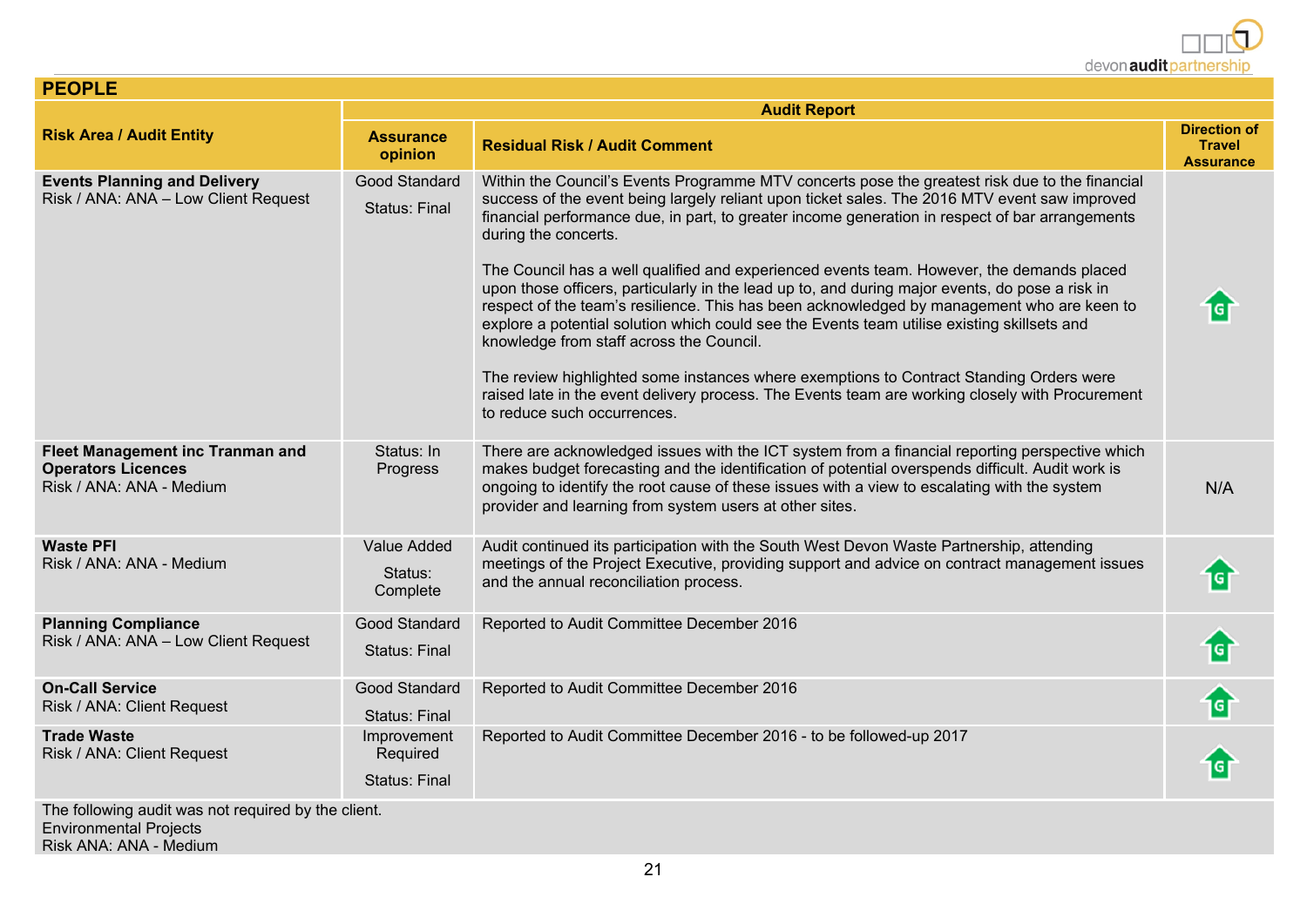| <b>Cross Cutting</b>                                                                                                                                        |                                    |                                                                                                                                                                                                                                                                                                                                           |                                                          |  |
|-------------------------------------------------------------------------------------------------------------------------------------------------------------|------------------------------------|-------------------------------------------------------------------------------------------------------------------------------------------------------------------------------------------------------------------------------------------------------------------------------------------------------------------------------------------|----------------------------------------------------------|--|
|                                                                                                                                                             | <b>Audit Report</b>                |                                                                                                                                                                                                                                                                                                                                           |                                                          |  |
| <b>Risk Area / Audit Entity</b>                                                                                                                             | <b>Assurance</b><br>opinion        | <b>Residual Risk / Audit Comment</b>                                                                                                                                                                                                                                                                                                      | <b>Direction of</b><br><b>Travel</b><br><b>Assurance</b> |  |
| <b>Review of Major Contracts</b><br>Risk / ANA: ANA - High                                                                                                  | Status:<br>In Progress             | The former Plymouth Adults & Community Learning Service (PACLS) is a "spun out" company<br>funded by a contract held by the City Council to deliver learning opportunities to adults. The focus<br>of this review is delivery against the contract.                                                                                       | N/A                                                      |  |
| <b>Firmstep Digital Platform</b><br>Risk / ANA: ANA - High                                                                                                  | Status:<br>Ongoing                 | The Firmstep Platform is a single, centralised interface through which customer interactions can<br>be managed. When undertaking audits within service areas, we consider how Firmstep (if not<br>already in use) could support channel shift, create efficiencies and improve service delivery.                                          |                                                          |  |
| <b>Civica Financials Project</b><br>Risk / ANA: ORR F7, ANA - High                                                                                          | Value Added<br>Status:<br>Complete | The work to improve the Civica systems has been included within the scope of the technology<br>workstream within the Finance FIT project. Any enhancements to system functionality and the<br>resulting changes to practices and procedures have been incorporated into our work on Creditors,<br>Debtors and the Main Accounting System. | G                                                        |  |
| <b>Business Continuity</b><br>Risk / ANA: SRR08 - Green ORRCS5 -<br>Amber, ANA - High                                                                       | Value Added<br>Status:<br>Complete | DAP continued to be a member of the Council's Business Continuity Strategy Group as Trusted<br>Advisor. In addition, Audit gave consideration to issues relating to Business Continuity plans<br>within individual service reviews and projects that it had involvement in.                                                               |                                                          |  |
| Alternative Service Delivery Vehicles (ASDV)<br>Risk / ANA: ANA - High<br>Contract Management Strategy / Retained Client Function<br>Risk / ANA: ANA - High |                                    | The following audits have either been cancelled by the client as they are no longer required / circumstances have changed, or deferred until 2017-18<br>Co- operative Review of Services<br>Risk / ANA: ANA - High<br>Commercialisation<br>Risk / ANA: ANA - High                                                                         |                                                          |  |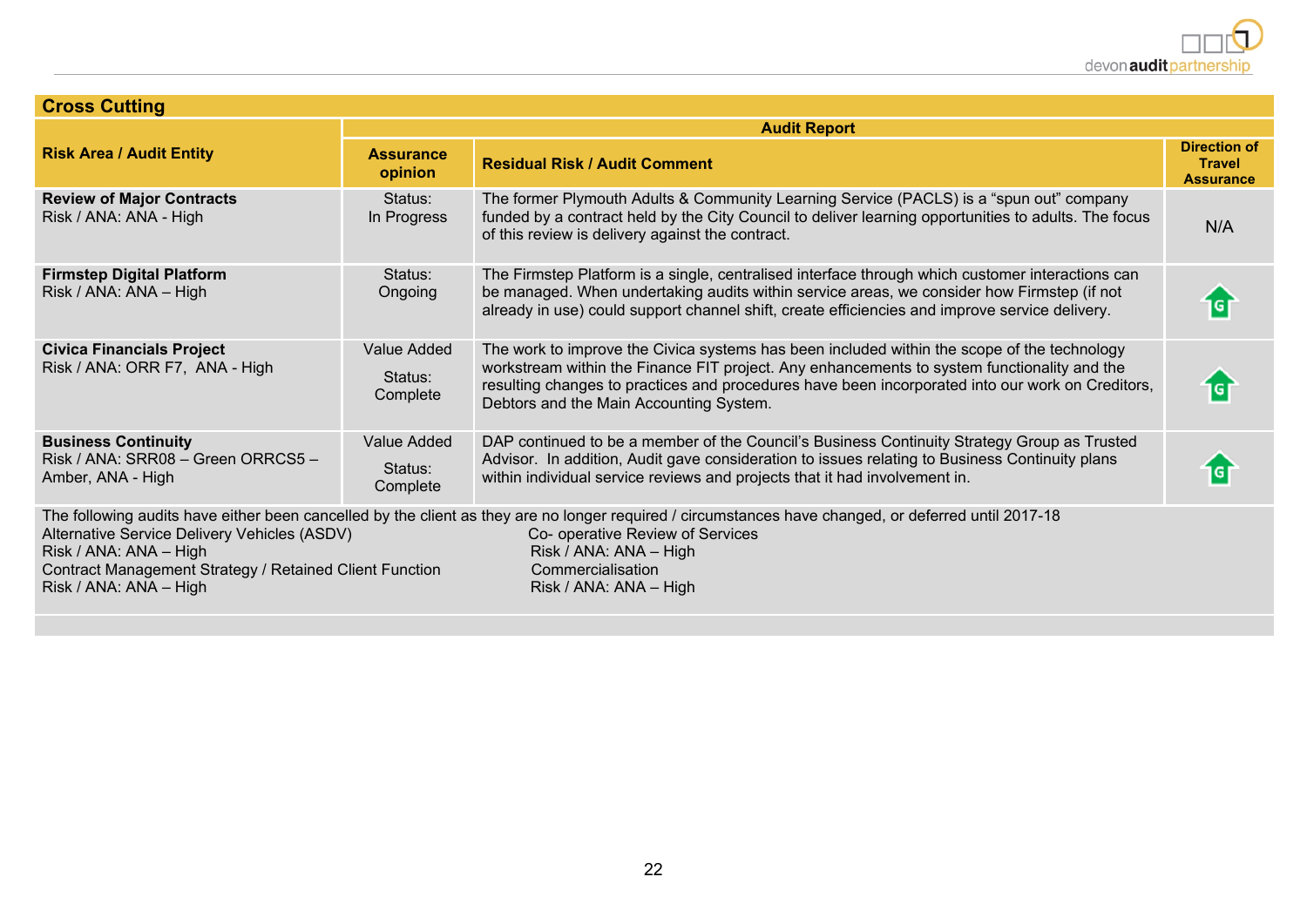### **Appendix 5 – Performance Indicators**

There are no national Performance Indicators in existence for Internal Audit, but the Partnership does monitor the following Local Performance Indicators LPI's:

| <b>Local Performance Indicator (LPI)</b>                                    | 2015/16       | 2015/16       | 2016/17       | 2016/17       |
|-----------------------------------------------------------------------------|---------------|---------------|---------------|---------------|
|                                                                             | <b>Target</b> | <b>Actual</b> | <b>Target</b> | <b>Actual</b> |
| Percentage of Audit plan Commenced (Inc. Schools)                           | 100%          | 100%          | 100%          | 99%           |
| Percentage of Audit plan Completed (Inc. Schools)                           | 93%           | 97%           | 93%           | 95%           |
| Actual Audit Days as percentage of planned (Inc. Schools)                   | 95%           | 101%          | 95%           | 82%           |
| Percentage of fundamental / material systems reviewed annually              | 100%          | 100%          | 100%          | 100%          |
| Percentage of chargeable time                                               | 65%           | 69%           | 65%           | 71.4%         |
| Customer Satisfaction - % satisfied or very satisfied as per feedback forms | 90%           | 99%           | 90%           | 98%           |
| Draft Reports produced within target number of days (currently 15 days)     | 90%           | 87%           | 90%           | 95%           |
| Final reports produced within target number of days (currently 10 days)     | 90%           | 94%           | 90%           | 98%           |
| Average level of sickness absence (DAP as a whole)                          | 2%            | 2%            | 2%            | 3.2%          |
| Percentage of staff turnover (DAP as a whole)                               | 5%            | 5%            | 5%            | 21%           |
| Out-turn within budget                                                      | Yes           | Yes           | Yes           | Yes           |

Overall, performance against the indicators has been very good and has maintained improvement on 2015/16 in relation to the issue of draft and final reports to the customer within the agreed timeframes.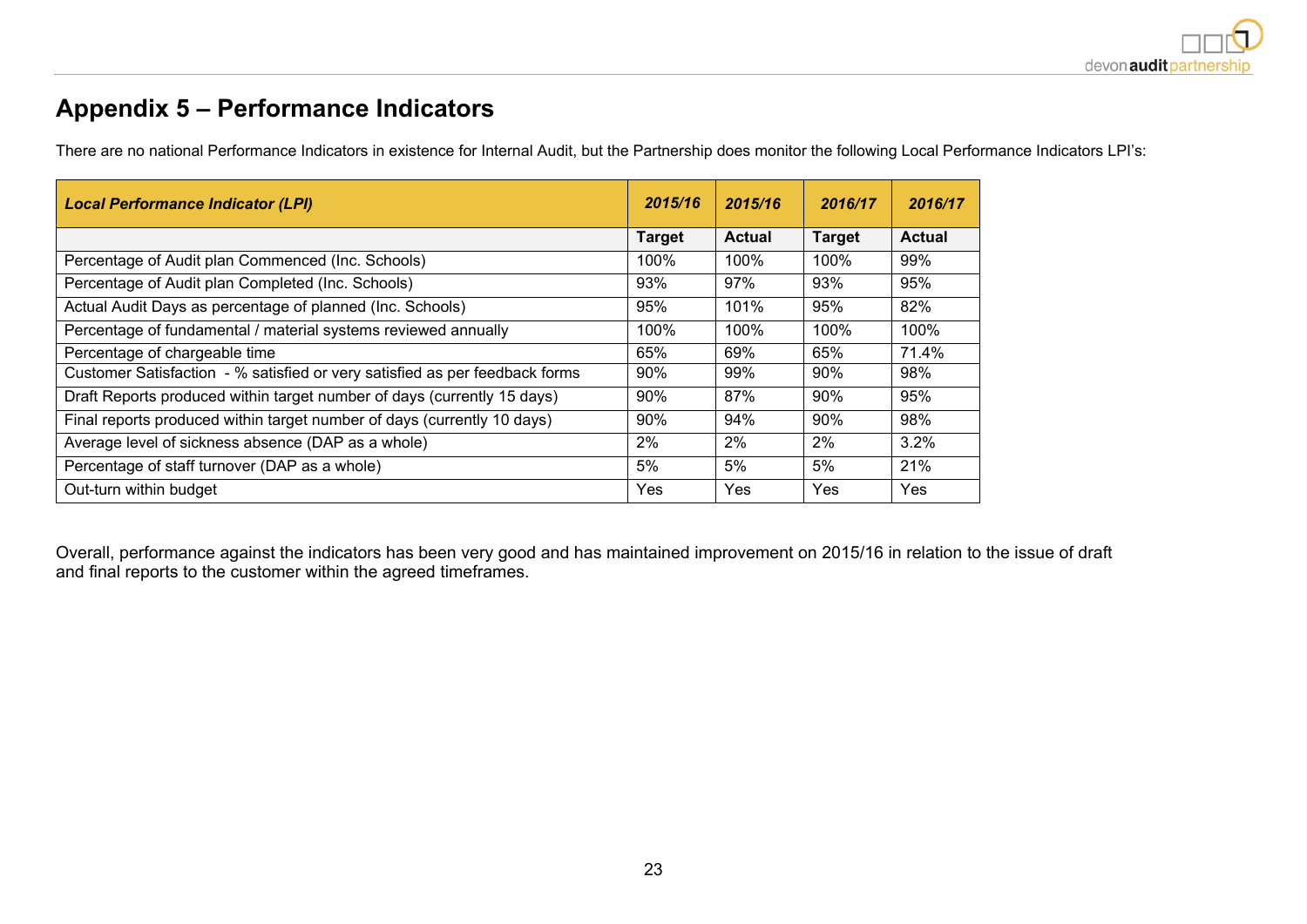

### **Appendix 6 - Customer Service Excellence**

#### **Customer Survey Results April - March 2017**

**The charts below show a summary of 103 responses received.**